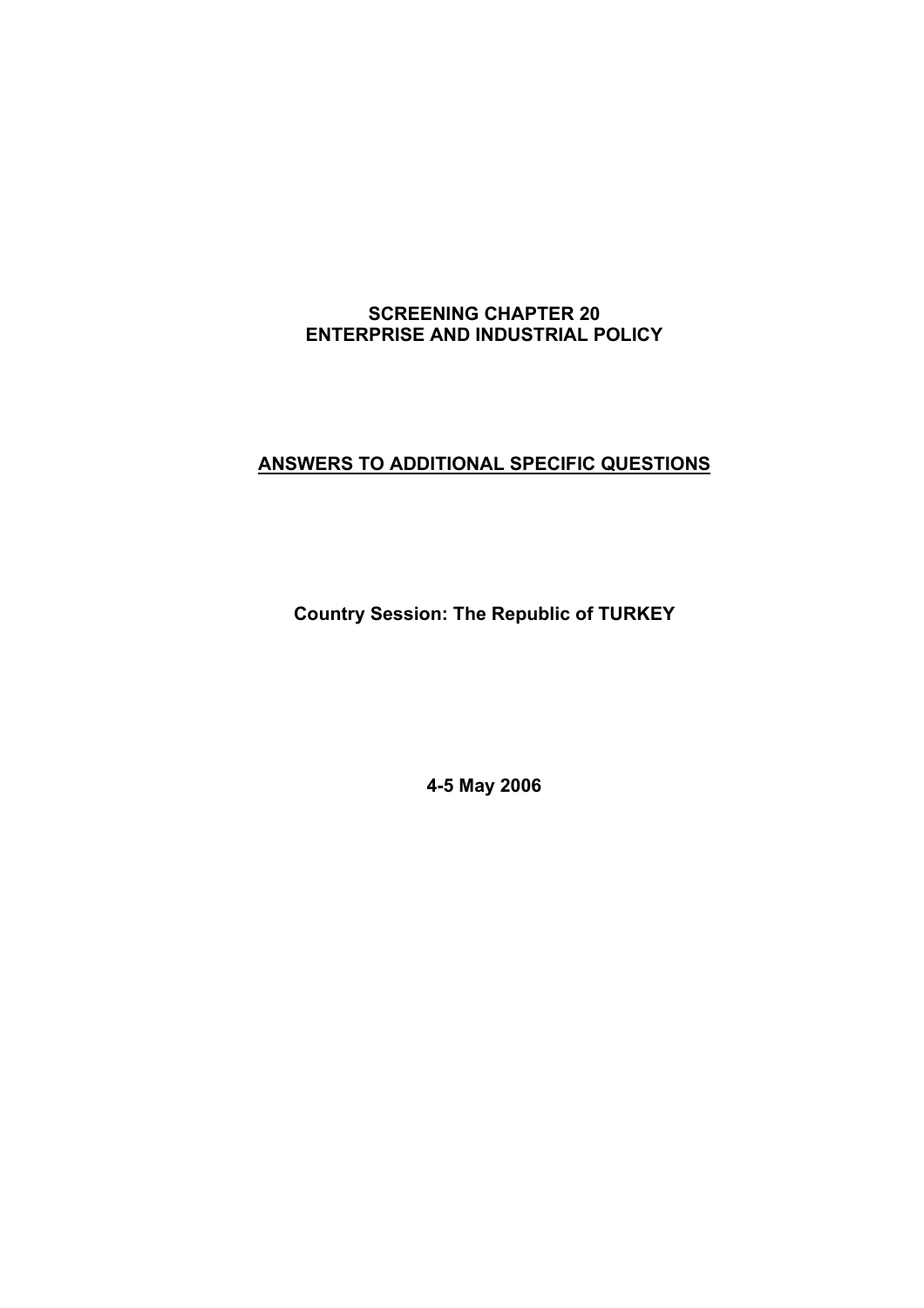#### **HOW MUCH IS INDUSTRIAL POLICY A POLITICAL PRIORITY FOR YOUR GOVERNMENT?**

Industrial development is an essential element of economic and social development in Turkey. Although industrialisation strategies and economic policies followed have shown great differences before and after 1980, industrial development has always been one of the main objectives in Turkey. Import substitution policy had been implemented until 1980. After 1980, significant progress has been made towards a functioning market economy through introduction of export-oriented industrialisation. These reforms made significant contribution to the dynamism of the private sector and improved the adaptability of Turkish economy to internal and external impacts.

Development policies and measures have been designed in Development Plans, Medium-Term Programme and Annual Programmes. Industrial Policy is one of the most important subjects of these official documents. Moreover, the Government gives importance to industrial development in the last Government Programme.

"Industrial Policy For Turkey" Document was prepared based on 8<sup>th</sup> Five Year Development Plan (2001-2005) and the Government Programme with the contribution of related public and private institutions. As a medium term policy paper, it draws a general framework for industrial policy. It was approved by the High Planning Council Decision (30 September 2003 No: 2003/44) and also, presented to the EC in the  $4<sup>th</sup>$  meeting of Turkey-EU Industry, Trade and ECSC Products Subcommittee meeting on 31 October 2003.

### **Recent developments and estimations on main sectors – Evaluation of the relative position of industry**

|               | Realisation(*) |      |      | <b>Estimation (**)</b> |      |      |
|---------------|----------------|------|------|------------------------|------|------|
|               | 2003           | 2004 | 2005 | 2006                   | 2007 | 2008 |
| <b>GDP</b>    | 5.8            | 8.9  | 7.4  | 5.0                    | 5.0  | 5.0  |
| - Agriculture | $-2.5$         | 2.0  | 5.6  | 1.5                    | 2.2  | 2.0  |
| - Industry    | 7.8            | 9.4  | 6.5  | 5.1                    | 5.3  | 5.3  |
| - Services    | 5.8            | 10.2 | 8.2  | 5.7                    | 5.3  | 5.4  |

**Growth Rates (%)** 

(At 1987 prices)

**(\*)** TURKSTAT, SPO

**(\*\*)** 2005 Pre- Accession Economic Programme of Turkey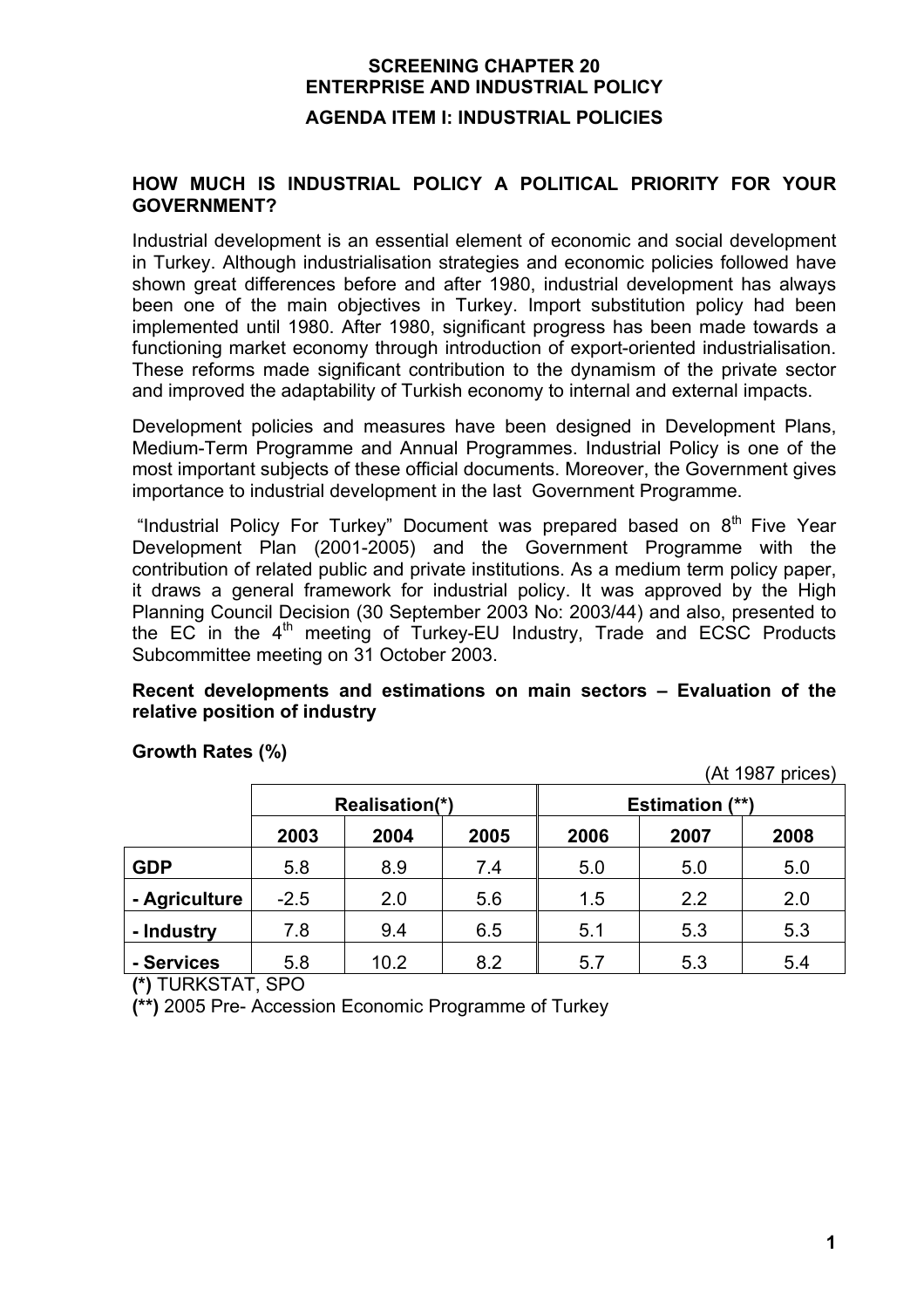Except the year 2005, industry has shown better performance than the economy in general in the last three years. Industrial growth rate was realised at a higher rate than GDP growth. Moreover, industrial growth rate is expected to be higher than GDP growth for the next three years (2006-2008).

Parallel to these developments, the level in the share of industry in GDP is maintained and the trend is expected to continue for the forthcoming period of 2006- 2008 as shown below.

### **Shares in GDP (%)**

|               | Realisation(*) |       | <b>Estimation(**)</b> |       |       |       |
|---------------|----------------|-------|-----------------------|-------|-------|-------|
|               | 2003           | 2004  | 2005                  | 2006  | 2007  | 2008  |
| <b>GDP</b>    | 100.0          | 100.0 | 100.0                 | 100.0 | 100.0 | 100.0 |
| - Agriculture | 12.4           | 11.6  | 11.4                  | 10.8  | 10.5  | 10.2  |
| - Industry    | 29.3           | 29.4  | 29.2                  | 29.5  | 29.5  | 29.6  |
| - Services    | 58.3           | 59.0  | 59.4                  | 59.8  | 60.0  | 60.2  |

**(\*)** TURKSTAT, SPO

**(\*\*)** 2005 Pre- Accession Economic Programme of Turkey

In this framework, as a political priority, considerable importance has been given to the industry and its importance is expected to continue in the future. As a result, besides services, industry can be seen as a leading sector in the economy for the next years.

#### **The main framework of the industrial policies and priorities is as follows:**

### - **8th Five Year Development Plan (2001-2005) and "Industrial Policy For Turkey (Towards EU Membership)" Document**

8**th** Five Year Development Plan was endorsed by the Turkish Grand National Assembly on 27 June 2000 and "Industrial Policy For Turkey" Document approved by the High Planning Council on 30 September 2003 (decision no: 2003/44).

#### Policies:

Industrial policy has a horizontal nature and covers policy areas such as foreign trade, investment, technology, quality improvement, environment, labour, SMEs and competition. In addition, due to the specific needs of individual sectors, sectoral policies are also included.

The main objective of industrial policy is to increase competitiveness and productivity of the industry, and to promote and maintain sustainable growth within an outward oriented structure, in the face of increased global competition. In that respect, industrial policy aims to improve the business environment favourable to industrial competitiveness, in which entrepreneurs and enterprises can take initiatives, create opportunities and use their potential.

 **(At 1987 prices)**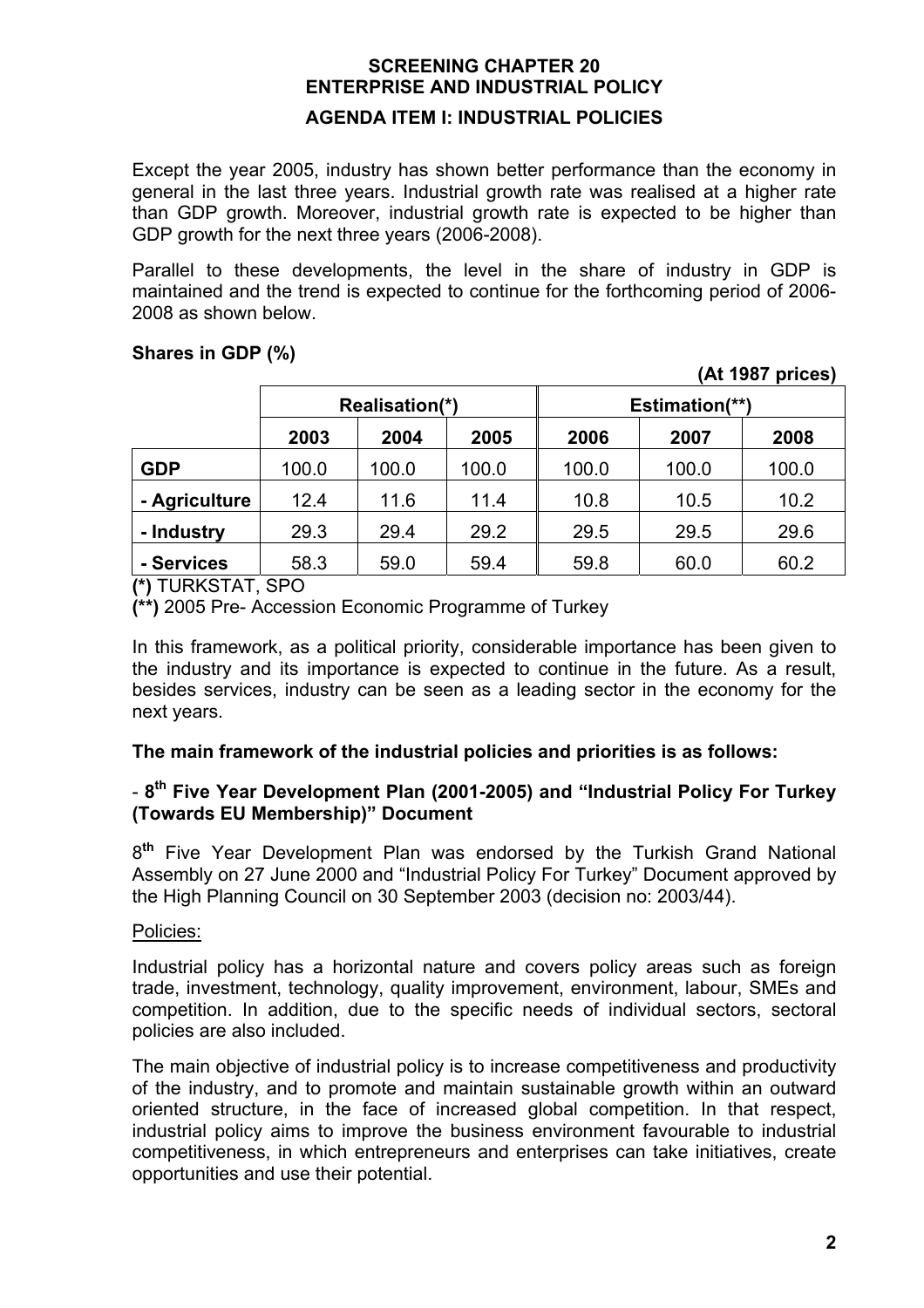Special importance shall be attached to supporting SMEs, improving innovation system and encouraging new entrepreneurs.

The structure of the industrial sector envisages an industry which will utilise domestic resources, produce in compliance with environmental norms, consider consumer health and preferences, use highly skilled labour force, apply a modern management approach, give importance to R&D, generate technology, create original designs and trademarks and thus take its place within international markets.

Developing information and technology intense industries such as defence, aviation, machinery, chemistry, electronics and software, ensuring prevalent use of advanced technologies in industry and enhancing competitiveness of traditional industries will be set as objectives. Particular importance shall be given to increase the competitiveness in the field of information and communication technologies.

Considering the manufacturing industry, supporting investments on R&D, whereby information and communication technologies take the first place, innovative production and technology generation, protection of the environment, improvement of SMEs, creation of employment and diminishing discrepancies among regions, shall be pursued.

Importance shall be attached to the improvement of administrative and financial structures of companies to the prevalent utilisation of new technologies, information technologies, flexible production and supply planning systems in the production process and to the inter-company collaboration at national and international level.

The State will enhance its role of supporting industry, regulating and monitoring the market within the framework of international rules, but will continue its withdrawal from the industrial sector, except certain strategically important fields. In that respect, special importance will be given to privatisation activities.

Main objective of public support policies is the promotion of both domestic and foreign investments in order to decrease the regional disparities, to increase the competitiveness of the industry and to generate new employment opportunities.

#### **- Last Government Programme**

Presented to the Turkish Grand National Assembly on 13 March 2003.

#### Policies:

Sectoral policies will be formulated by taking into consideration three main components of growth; namely innovation, investment and export.

The problems of sectors will be solved by action plans based on flexible and sector oriented reforms in the light of proposals and priorities of the sector representatives.

The restructuring process in industry will be accelerated according to national development goals and strategies. Available means and capacities, market opportunities and long-term competitiveness will be taken into consideration when determining priorities of target industries. Rights for patents, brands and industrial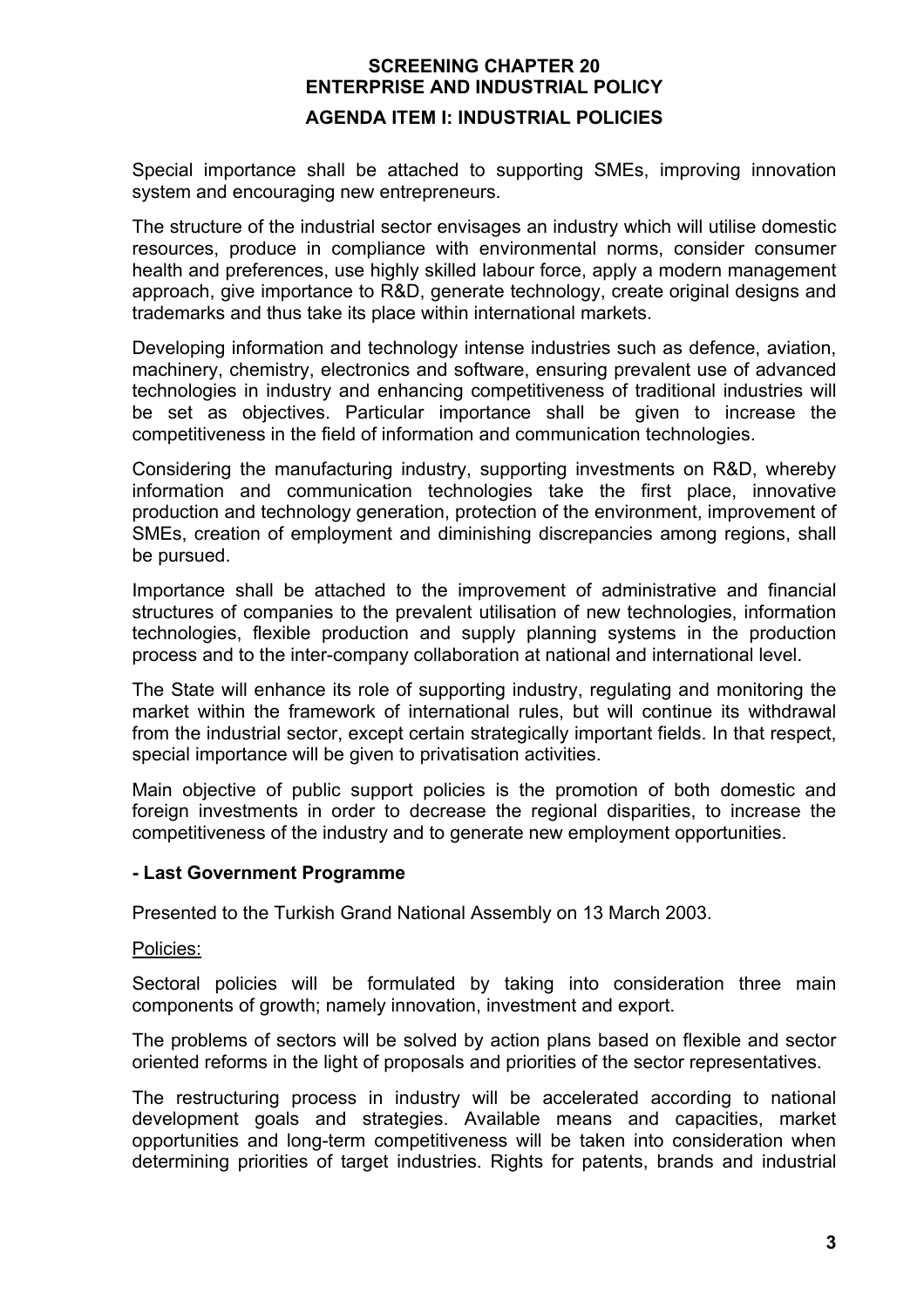designs will be protected and investments in the area of industrial property rights will be supported.

Increasing competitiveness of industry in foreign markets will be considered together with comparative advantages, opportunity costs, terms of trade and importance of free trade.

#### **- Medium-Term Programme (2006-2008)**

*(Council of Ministers Decision, dated 23 May 2005, no 2005/8873)* 

#### Policies:

The main objective is an export-oriented, dynamic and competitive structure in the manufacturing industry. In this framework, particularly in the sectors in which competitiveness is comparatively high, policies will be directed towards enhancing innovations and increasing utilisation of advanced technology. Policies in the other sectors will be directed towards upgrading the prevailing structural aspects, which are necessary for global competition.

The share of information and technology-intensive industries such as defence, aviation, machinery, chemicals, electronics and software, and biotechnology in the manufacturing industry will be increased.

Through the development and rapid diffusion of technology, generation of high valueadded, relying on skilled labour and thereby enhancement of industrial competitiveness at the international level will be achieved.

The efforts to increase the exports of both traditional and new industrial sectors to be developed, will continue.

#### **- 2006 Annual Programme**

*(Council of Ministers Decision, dated 17 October 2005, no 2005/9486)* 

#### Policies:

R&D intensive structure in traditional/widespread production sectors will be achieved.

Training and counselling support will be increased regarding the improvement of financial structure of enterprises and using modern production system.

Transferring the industrial enterprises, especially tannery plants, to the specialised organised industrial zones will be achieved.

Industry information system will be established.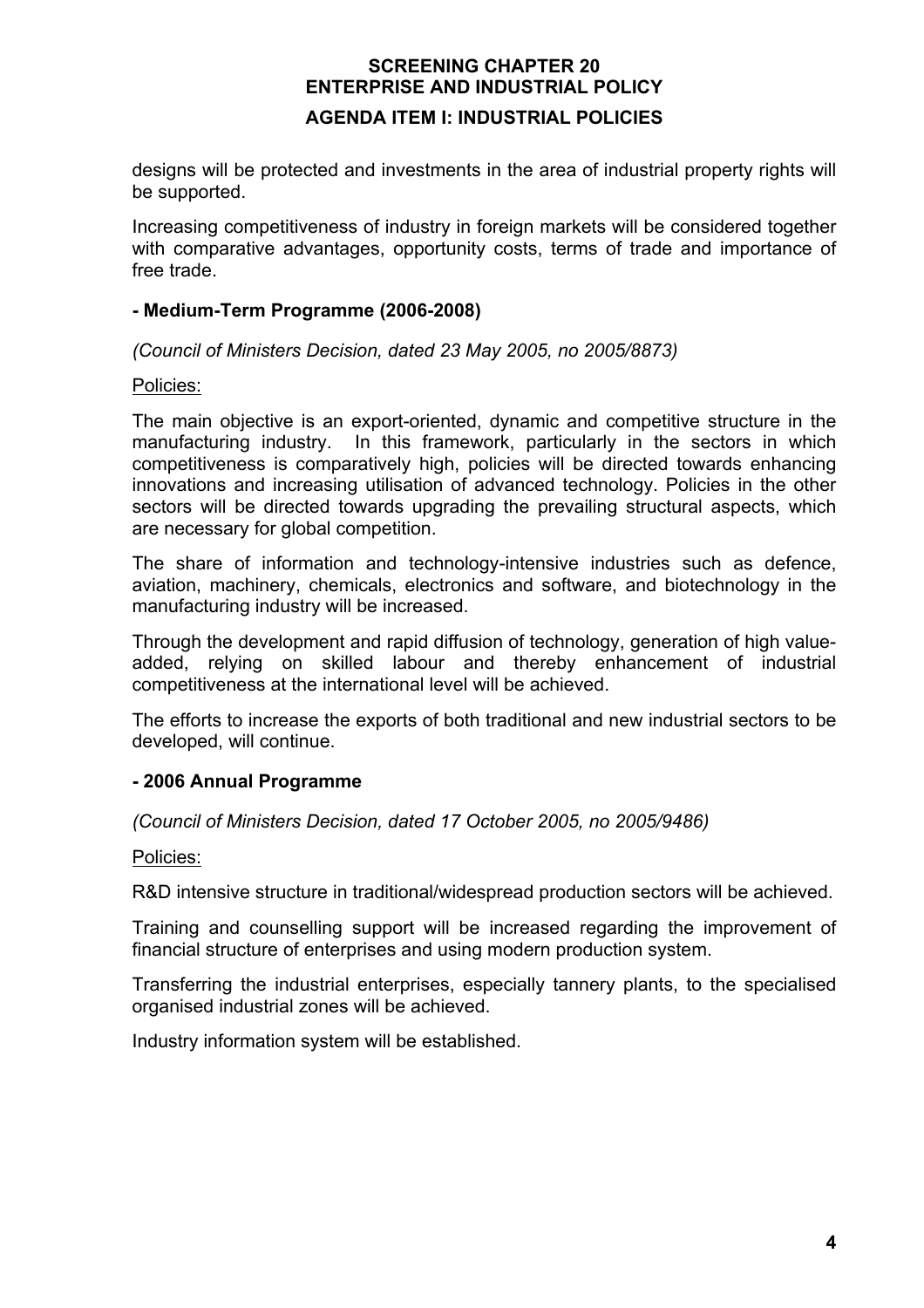#### **AGENDA ITEM II: COMPETITIVENESS**

#### **ARE YOU CARRYING OUT OR COMMISSIONING STUDIES ON THE COMPETITIVE POSITION OF YOUR ECONOMY AND/OR MAIN INDUSTRIAL SECTORS AND ARE RESULTS OF RECENT STUDIES AVAILABLE?**

There are some private and public sector studies and programmes, which are concerned with and evaluate the competitiveness position of the Turkish economy and/or main industrial sectors; however, they do not directly focus on the concept of competitiveness.

For example, in some of the basic policy documents such as the Medium Term Programme (2006-2008), 2006 Annual Programme and Preliminary National Development Plan (2004-2006) competitiveness is determined as a development axis. In addition, strengthening the competitiveness of SMEs is defined as one of the main objectives in "Industry Policy for Turkey (Towards EU Membership)" Document and "SME Strategy and Action Plan".

The Export Strategic Plan for 2004-2006 presents a road map to all the parties involved in exports.

In the above mentioned programmes and policy documents a coherent and consistent set of objectives, policies, priorities and measures covering the basic development axes are presented.

Policy documents and programmes have been prepared by considering feedback from the private/public sector institutions, NGOs, producers associations and universities (listed in **Annex 1**).

Ad Hoc Committee Reports are supporting documents used in preparing the Development Plans. Competitiveness of industrial sectors has been evaluated in Special Industrial Ad-Hoc Committee.

Apart from policy documents, the competitive position of Turkish economy, industry and sectors are also evaluated in various platforms such as state market regulatory bodies and advisory councils. The regulatory bodies have important roles during the process of preparation, implementation, monitoring and controlling of policies and advisory councils are the consultation and discussion mechanisms of those policies (the list of names and functions of regulatory bodies and the consultation mechanism in policy-making is provided in **Annex 2 and 3**).

In addition to these discussion platforms, NGOs, universities and other relevant bodies also present reports on the competitive position of Turkish economy and its main sectors (the list of some of these documents is given in **Annex 4**).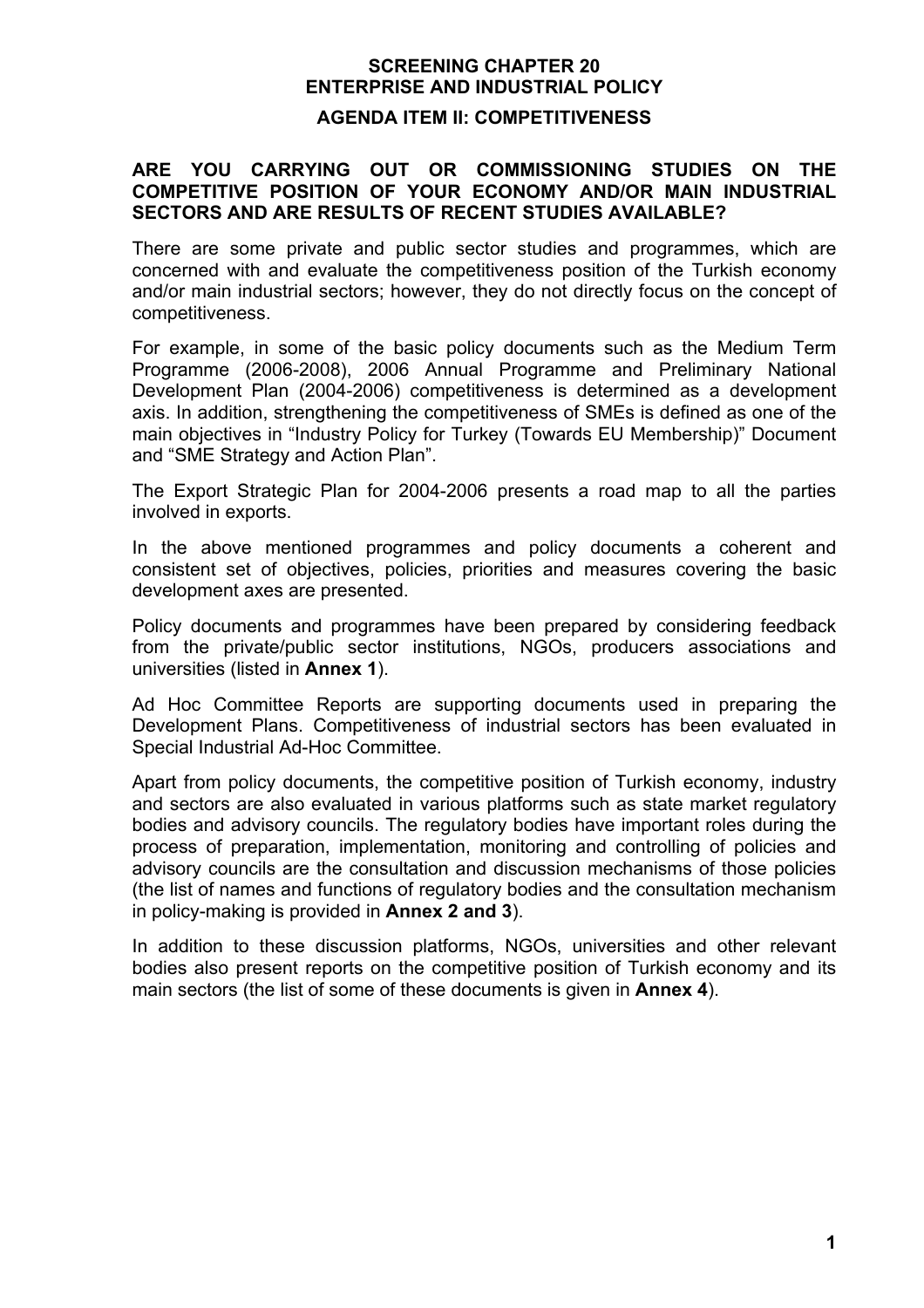# **ANNEX-1: The List of Main Institutions Involved in Policy Making Process**

| <b>NAME OF INSTITUTION</b>                      | <b>FUNCTIONS</b>                                                                                                                                                                                                                                                                                                                                                                                                                                                                                                                                                                                                                                                                                                                                                                                                                                                                              |
|-------------------------------------------------|-----------------------------------------------------------------------------------------------------------------------------------------------------------------------------------------------------------------------------------------------------------------------------------------------------------------------------------------------------------------------------------------------------------------------------------------------------------------------------------------------------------------------------------------------------------------------------------------------------------------------------------------------------------------------------------------------------------------------------------------------------------------------------------------------------------------------------------------------------------------------------------------------|
| Ministry of Finance (MoF)                       | Facilitating the preparation of finance<br>policies, implementing, monitoring and<br>controlling of those policies.                                                                                                                                                                                                                                                                                                                                                                                                                                                                                                                                                                                                                                                                                                                                                                           |
| <b>Ministry of Industry and Trade</b><br>(MoIT) | Facilitating the determination<br>0f<br>industrial policies, providing<br>and<br>and<br>stable<br>encouraging rapid<br>development of industry through the<br>targets and policies envisaged<br>by<br>development plans and programmes,<br>establishing<br>and<br>controlling<br>small<br>scaled industrial estates and organised<br>industrial zones and providing credits,<br>land allocation for organised industrial<br>and permission<br>for<br>zones<br>of technology<br>establishment<br>market<br>development regions,<br>surveillance<br>monitoring<br>by<br>and<br>controlling the domestic market, taking<br>the protective<br>for<br>the<br>measures<br>protection of consumers' health, safety<br>and economic interest, holding<br>the<br>records of industrial enterprises and<br>making legal arrangement regarding<br>organisation<br>of artisans<br>the<br>and<br>craftsmen |
| <b>State Planning Organisation (SPO)</b>        | Preparing long-term<br>development<br>medium-term<br>plans,<br>and<br>annual<br>programmes, consulting all relevant<br>and<br>private<br>public<br>institutions<br>to<br>formulate the industrial policy during<br>the preparation of the development<br>plans, coordinating<br>ministries<br>and<br>public institutions to ensure the efficient<br>implementation of the industrial policy,<br>monitoring and evaluation of the<br>if<br>progress<br>and<br>required,<br>recommending<br>necessary<br>amendments.                                                                                                                                                                                                                                                                                                                                                                            |

# **Public Institutions**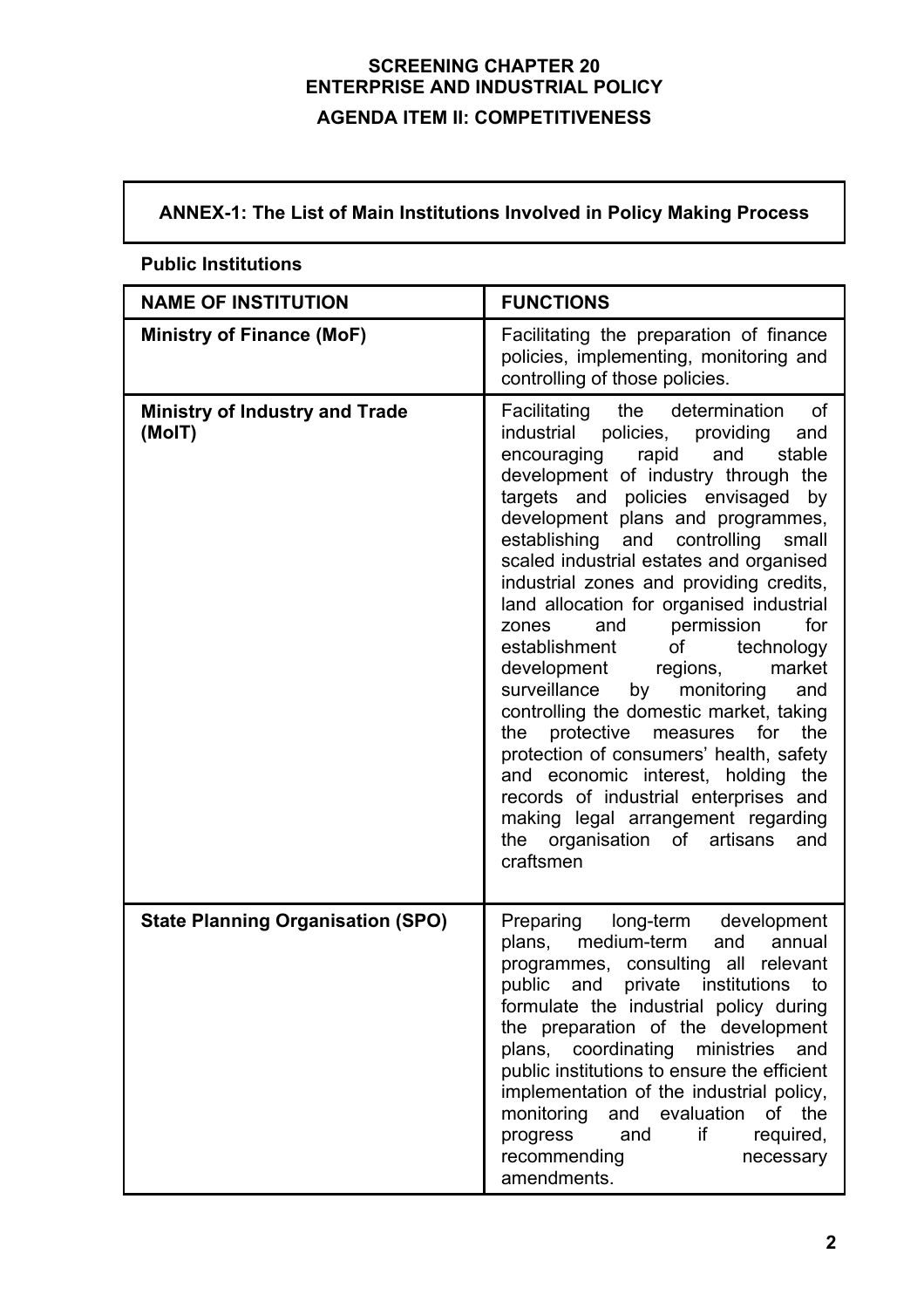*(Annex I, Continued)* 

| <b>NAME OF INSTITUTION</b>                                                            | <b>FUNCTIONS</b>                                                                                                                                                                                                                                                                                 |
|---------------------------------------------------------------------------------------|--------------------------------------------------------------------------------------------------------------------------------------------------------------------------------------------------------------------------------------------------------------------------------------------------|
| <b>Undersecretariat of Treasury</b>                                                   | Determining and implementing<br>investment incentives system, policy<br>formulation, regulation and promotion<br>of foreign investments.                                                                                                                                                         |
| <b>Undersecretariat for Foreign Trade</b>                                             | Coordinating and supporting foreign<br>activities, regulating<br>export<br>trade<br>incentives and determining principles<br>policies<br>concerning<br>the<br>and<br>establishment, management<br>and<br>operation of free zones.                                                                |
| <b>Secretariat General for the EU</b><br><b>Affairs</b>                               | Coordinating, in conformity with plans<br>and programmes, internal efforts of<br>harmonisation to be carried out by<br>public organisations and agencies.                                                                                                                                        |
| <b>Privatisation Administration</b>                                                   | Formulating and implementing<br>privatisation procedures.                                                                                                                                                                                                                                        |
| <b>Small and Medium Industry</b><br><b>Development Organisation</b><br>(KOSGEB)       | Assisting R&D activities,<br>quality<br>improvement, sectoral improvement<br>and development; offering laboratory,<br>design<br>services,<br>supervision<br>and<br>consultancy and training services for<br>marketing and employment creation.                                                   |
| <b>The Scientific and Technical</b><br><b>Research Council of Turkey</b><br>(TUBITAK) | Formulating science and technology<br>policies<br>and<br>promoting<br>and<br>coordinating R&D activities.                                                                                                                                                                                        |
| <b>Competition Authority</b>                                                          | Carrying out<br>examinations<br>and<br>investigations<br>concerning<br>infringements of competition, grants,<br>exemptions and negative clearance<br>certificates,<br>giving permission<br>to<br>mergers and acquisitions and taking<br>necessary<br>based<br>measures<br>on<br>competition law. |
| <b>Turkish Standards Institution (TSE)</b>                                            | Preparing Turkish standards, product<br>and system certification, calibration,<br>industrial metrology at national level.                                                                                                                                                                        |
| <b>Turkish Patent Institute (TPI)</b>                                                 | Performing registration and carrying<br>procedures for<br>protection<br>0f<br>out<br>industrial property rights.                                                                                                                                                                                 |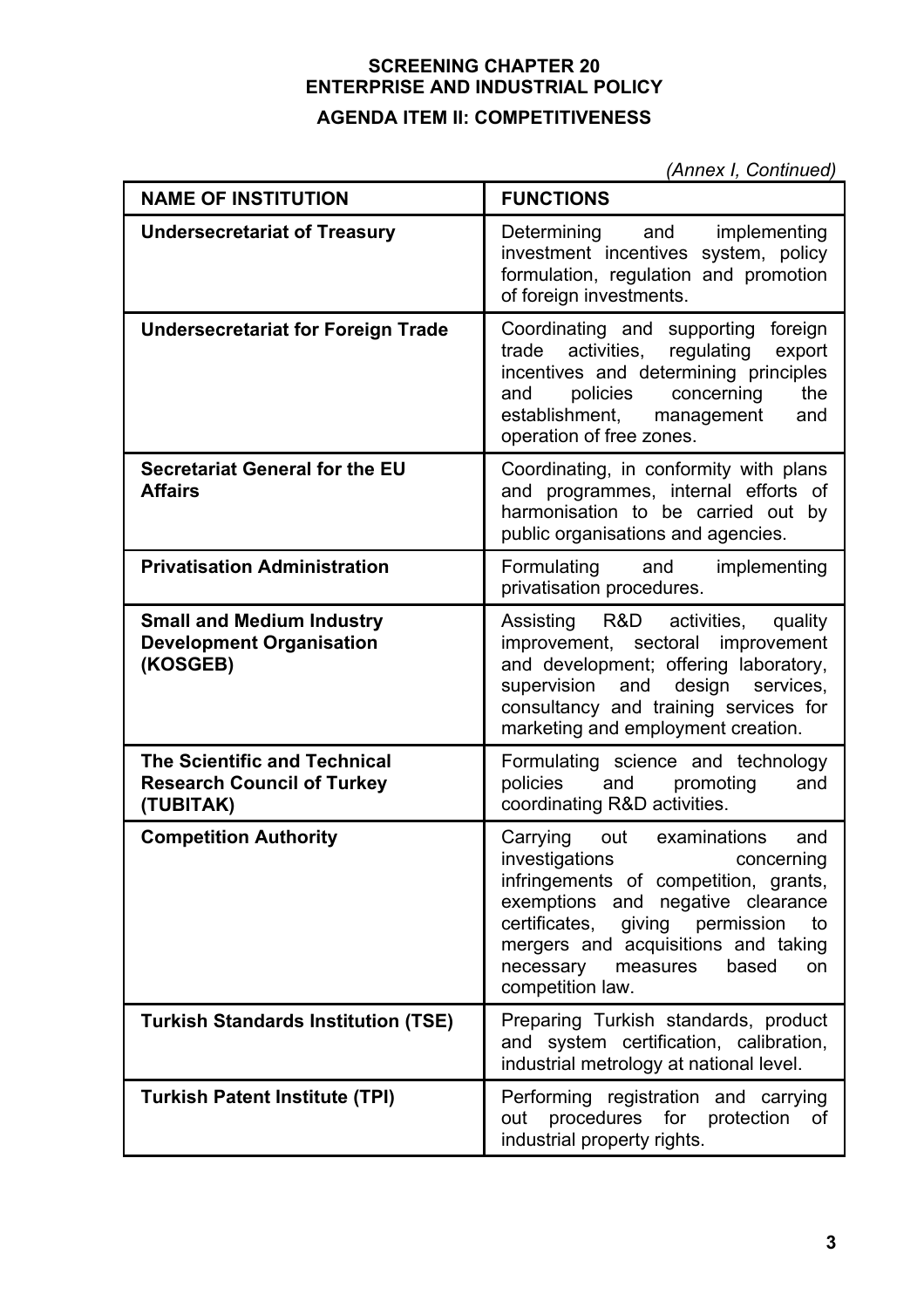*(Annex I, Continued)*

| <b>NAME OF INSTITUTION</b>                                                                                                                                                                                                                                                                                                                                                                   | <b>FUNCTIONS</b>                                                                                                                                                                                                                  |  |
|----------------------------------------------------------------------------------------------------------------------------------------------------------------------------------------------------------------------------------------------------------------------------------------------------------------------------------------------------------------------------------------------|-----------------------------------------------------------------------------------------------------------------------------------------------------------------------------------------------------------------------------------|--|
| <b>National Productivity Centre (NPC)</b>                                                                                                                                                                                                                                                                                                                                                    | To carry out research on procedures<br>to improve the productivity in both<br>and<br>private<br>public<br>the<br>sector<br>enterprises,<br>monitor<br>their<br>to<br>implementation<br>and to<br>make<br>recommendations thereon, |  |
| <b>Turkish Accreditation Agency (TAA)</b><br>international<br>Accrediting<br>local and<br>bodies<br>rendering<br>laboratory,<br>certification and inspection services,<br>ensuring their operation in accordance<br>national<br>and<br>international<br>with<br>standards, and thereby<br>international<br>recognition<br>product/service, system, personnel and<br>laboratory certificates. |                                                                                                                                                                                                                                   |  |
| <b>TURK EXIMBANK</b>                                                                                                                                                                                                                                                                                                                                                                         | Eximbank is the major export credit<br>institution in Turkey.                                                                                                                                                                     |  |
| <b>Halkbank</b>                                                                                                                                                                                                                                                                                                                                                                              | Halkbank's banking products<br>and<br>services target a diversified audience<br>customers<br>and<br>entrepreneurs,<br>of<br>ranging from tradesmen, artisans, and<br>SMEs to large corporations.                                  |  |
| <b>Capital Market Board of Turkey</b><br>(CMBT)                                                                                                                                                                                                                                                                                                                                              | To regulate and supervise with the aim<br>of ensuring fairness, efficiency and<br>Turkish<br>capital<br>transparency in<br>markets.<br>and<br>improving<br>their<br>international competitiveness.                                |  |

# **Private Institutions**

| <b>Istanbul Stock Exchange (ISE)</b> | To provide trading in equities, bonds<br>and bills, revenue-sharing certificates,                                |
|--------------------------------------|------------------------------------------------------------------------------------------------------------------|
|                                      | private sector bonds, foreign securities<br>and real estate certificates as well as<br>international securities. |

# **NGOs**

| <b>Turkish Technology Development</b><br><b>Foundation (TTGV)</b> | To strengthen and contribute to<br>Turkish<br>Industry's<br>boosting<br>competitiveness in international<br>develop<br>Turkey's<br>markets to<br>technological infrastructure. |
|-------------------------------------------------------------------|--------------------------------------------------------------------------------------------------------------------------------------------------------------------------------|
|-------------------------------------------------------------------|--------------------------------------------------------------------------------------------------------------------------------------------------------------------------------|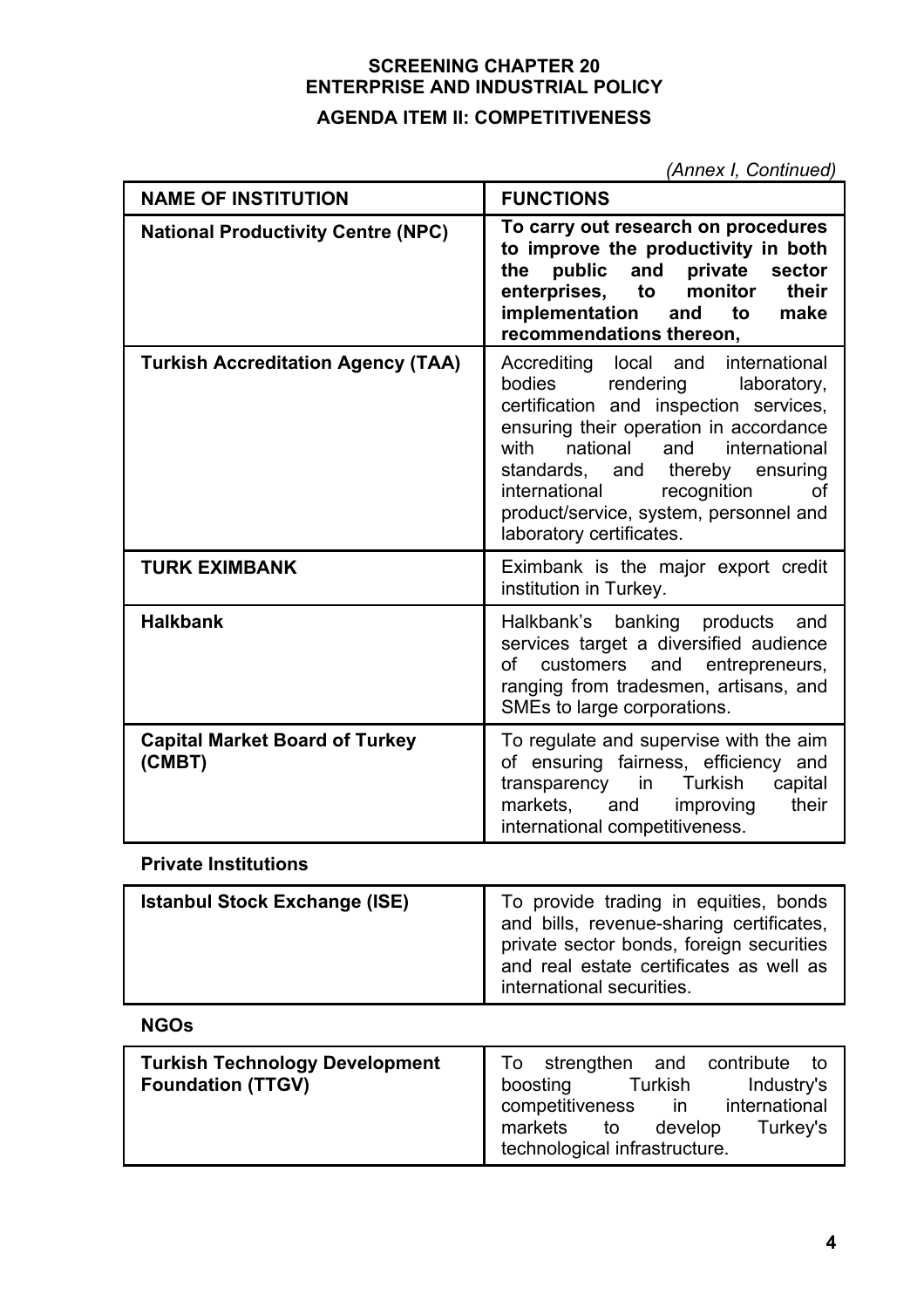*Annex I, Continued)*

| <b>NAME OF INSTITUTION</b>                                                  | <b>FUNCTIONS</b>                                                                                                                                                                                                      |
|-----------------------------------------------------------------------------|-----------------------------------------------------------------------------------------------------------------------------------------------------------------------------------------------------------------------|
| The Union of Chambers and<br><b>Commodity Exchanges of Turkey</b><br>(TOBB) | TOBB is a legal entity representing the<br>private sector. TOBB has 364<br>members in the form of local chambers<br>of commerce, industry, commerce and<br>industry, maritime commerce<br>and<br>commodity exchanges. |
| The Confederation of Turkish<br><b>Craftsmen and Tradesmen (TESK)</b>       | The mission of TESK is to provide unity<br>among chambers of craftsmen and<br>tradesmen and their federations.                                                                                                        |
| <b>Sectoral Associations, Producers</b><br>and Committees                   |                                                                                                                                                                                                                       |
| <b>Universities</b>                                                         |                                                                                                                                                                                                                       |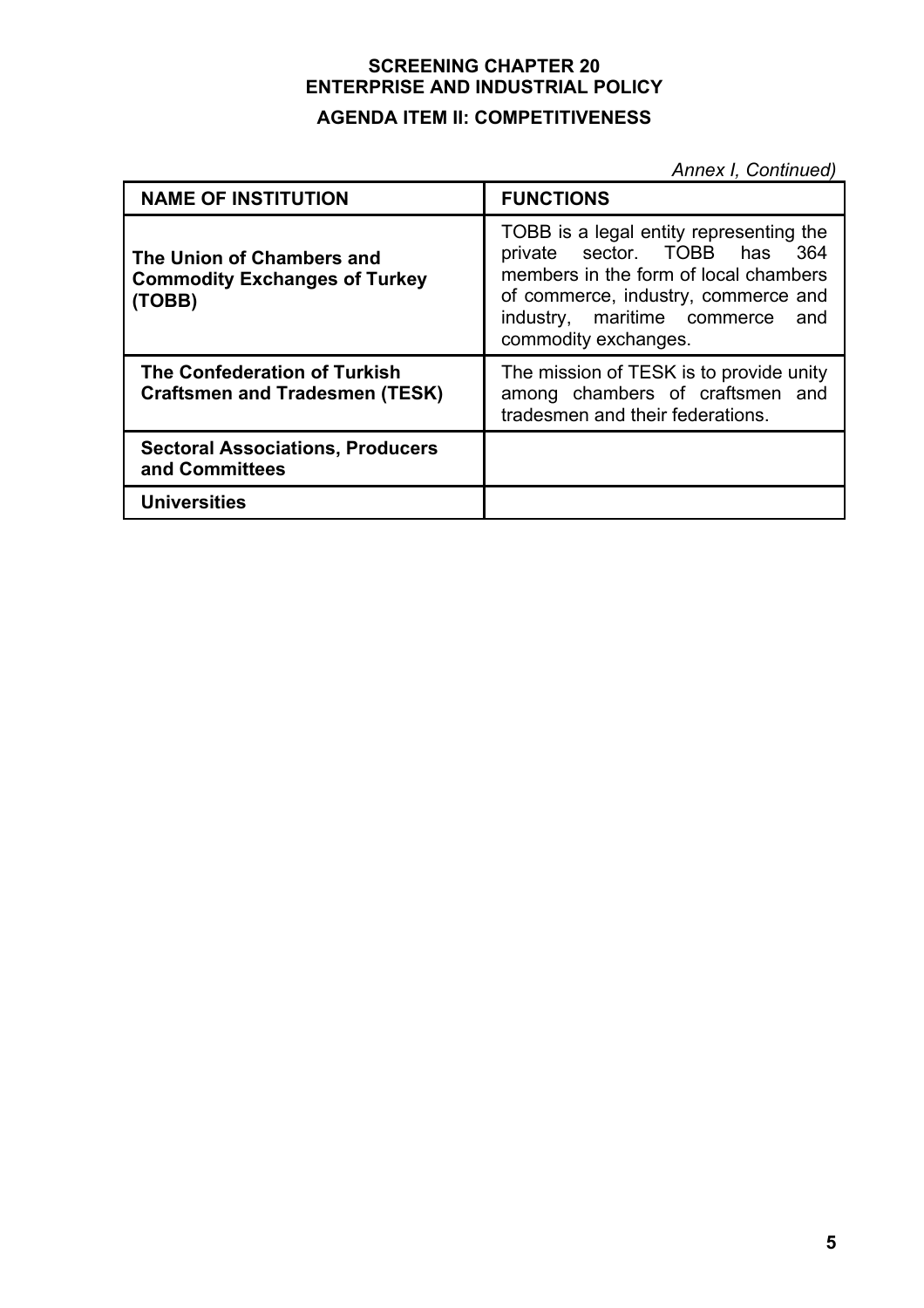# **ANNEX-2: The List of Regulatory Bodies of Market Economy**

| <b>Name of Institution</b>                                                                      | <b>Functions</b>                                                                                                                                                                                                                                                                                                                                                                                                                          |
|-------------------------------------------------------------------------------------------------|-------------------------------------------------------------------------------------------------------------------------------------------------------------------------------------------------------------------------------------------------------------------------------------------------------------------------------------------------------------------------------------------------------------------------------------------|
| <b>Banking Regulation and</b><br><b>Supervising Agency (BRSA)</b>                               | To safeguard the rights and benefits of<br>depositors and to create the proper<br>environment, in which, banks and financial<br>institutions can operate with market<br>discipline, in a healthy, efficient and<br>globally competitive manner, thus,<br>contributing to the achievement of long-run<br>economic growth and stability of the<br>country.                                                                                  |
| <b>Telecommunications Authority</b>                                                             | To authorise and supervise activities in the<br>sector.                                                                                                                                                                                                                                                                                                                                                                                   |
| <b>Energy Market Regulatory</b><br><b>Authority (EMRA)</b>                                      | To establish a financially viable, stable and<br>transparent energy market, which will<br>function as per the provisions of private law<br>and within a competitive environment to<br>ensure the independent regulation and<br>supervision of the market in order to<br>provide sufficient electricity, natural gas,<br>petroleum and LPG of good quality to<br>consumers, at low cost, in a reliable and<br>environment friendly manner. |
| <b>Public Procurement Authority</b><br>(PPA)                                                    | To establish the principles and procedures<br>to be applied in procurements held by all<br>public entities and institutions governed by<br>public law or under public control or using<br>public funds.                                                                                                                                                                                                                                   |
| <b>Turkish Sugar Authority</b>                                                                  | To ensure application of the Sugar Law<br>and other relevant legislation, to supervise<br>and conclude related applications, to make<br>arrangements within the framework of the<br>powers granted by the Law.                                                                                                                                                                                                                            |
| <b>Market of Tobacco Products and</b><br><b>Alcoholic Drinks Regulatory</b><br><b>Authority</b> | To regulate tobacco and tobacco products'<br>manufacturing, relating to buying and<br>selling at home and abroad.                                                                                                                                                                                                                                                                                                                         |
| <b>Radio and Television Supreme</b><br><b>Council</b>                                           | To prescribe the principles and procedures<br>relating to the regulation of radio and<br>television broadcasts and to the<br>establishment, duties, competence and<br>responsibilities.                                                                                                                                                                                                                                                   |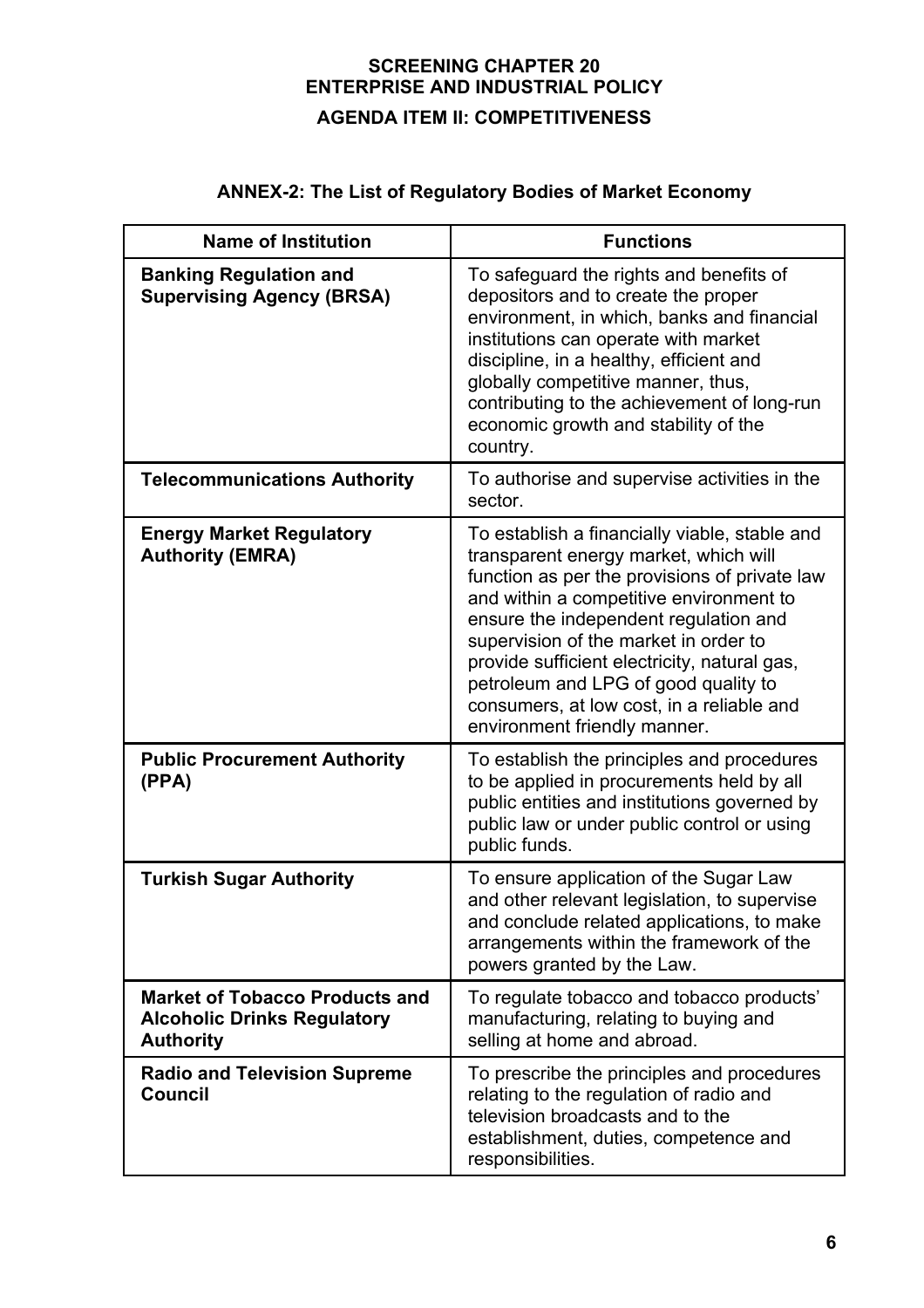# **ANNEX-3: The list of Consultation and Decision Mechanism in Policy Making**

| Organisation                                                                       | <b>Members</b>                                                                                                                                                                                                                                                                                                                                                                                                      | <b>Functions</b>                                                                                                                                                                                                                                                                                                                                          |
|------------------------------------------------------------------------------------|---------------------------------------------------------------------------------------------------------------------------------------------------------------------------------------------------------------------------------------------------------------------------------------------------------------------------------------------------------------------------------------------------------------------|-----------------------------------------------------------------------------------------------------------------------------------------------------------------------------------------------------------------------------------------------------------------------------------------------------------------------------------------------------------|
| <b>High Planning</b><br><b>Council (YPK)</b>                                       | Prime Minister, Deputy Prime<br>Minister and State Minister,<br>Minister of State, Minister of<br>Finance, Minister of Public<br>Settlement,<br>Works<br>and<br>Minister of Transportation,<br>Industry<br>Minister of<br>and<br>Trade, State<br>Planning<br>Organisation                                                                                                                                           | YPK aims at assisting the<br>Council of Ministers and, to<br>take high level decision and<br>policy-making regarding the<br>foreign<br>and<br>domestic<br>economic environment of the<br>country, to determine<br>the<br>fundamental principles of the<br>investment<br>and<br>export<br>incentives                                                       |
| <b>Economic and</b><br><b>Social Council</b><br>(ESC)                              | Apart from Prime Minister,<br>Government is represented<br>the ESC with<br>various<br>in<br>ministers who are in charge<br>οf<br>and<br>social<br>economic<br>and<br><b>issues</b><br>some<br>bureaucrats. Besides, ESC is<br>the<br>composed<br>οf<br>representatives<br>from<br>employers, employees and<br>union of Turkish Chambers<br>of Agriculture, Confederation<br>of Tradesmen and artisans of<br>Turkey. | Provides active participation<br>and<br>social<br>of<br>economic<br>parties in the formulation of<br>economic and social policies,<br>Provides reports and opinion<br>to the related parties,<br>Sets up and coordinates sub-<br>committees about economic<br>and social issues,<br>Initiates research activities<br>about economic and social<br>issues. |
| <b>Evaluation</b><br><b>Council For</b><br><b>Economic</b><br><b>Issues (ESDK)</b> | <b>Minister</b><br>of<br>Industry<br>and<br>Trade<br>(Coordinator),<br><b>Minister</b><br>οf<br>State, Minister of Finance,<br>Minister of Labour and Social<br>Security, Minister of Public<br>Works<br>and<br>Settlement,<br>Turkish Union of Chambers<br>Stock<br>Exchanges<br>and<br>(TOBB),<br>Representatives<br>from Related Sector                                                                          | Determination of priorities in<br>economic<br>issues<br>with<br>participatory approach<br>by<br>taking views of businessmen.                                                                                                                                                                                                                              |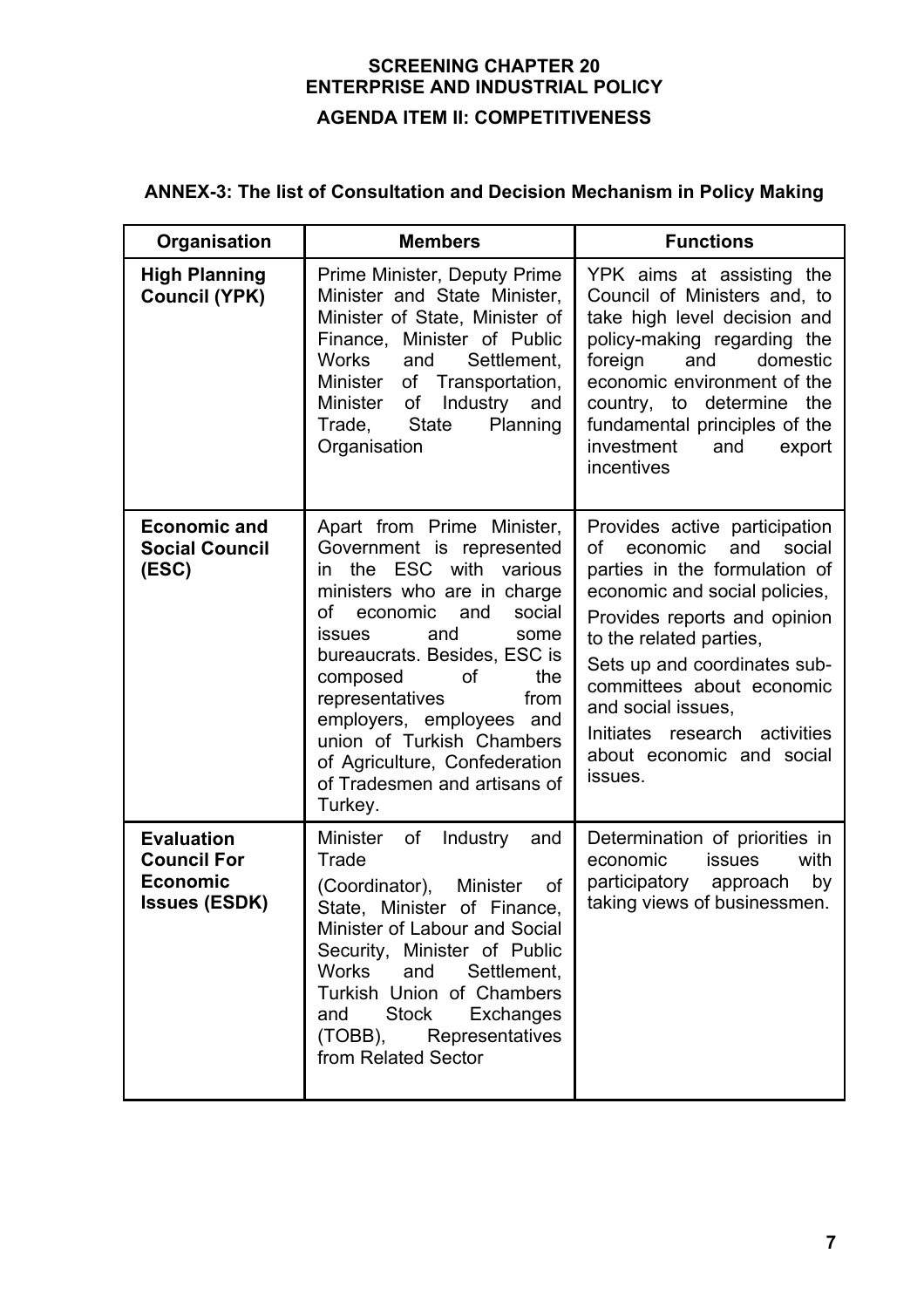*(AnnexIII, Continued)*

| Organisation                                                                                                      | <b>Members</b>                                                                                                                                                                                                                                                                                                                                                                                                                                                                                                                                                                                                                                                                                                                                                                                                   | <b>Functions</b>                                                                                                                                                                                                                                                                                                                                                                                                                                                                                                                                                                                                                                                 |
|-------------------------------------------------------------------------------------------------------------------|------------------------------------------------------------------------------------------------------------------------------------------------------------------------------------------------------------------------------------------------------------------------------------------------------------------------------------------------------------------------------------------------------------------------------------------------------------------------------------------------------------------------------------------------------------------------------------------------------------------------------------------------------------------------------------------------------------------------------------------------------------------------------------------------------------------|------------------------------------------------------------------------------------------------------------------------------------------------------------------------------------------------------------------------------------------------------------------------------------------------------------------------------------------------------------------------------------------------------------------------------------------------------------------------------------------------------------------------------------------------------------------------------------------------------------------------------------------------------------------|
| <b>Privatisation</b><br><b>High Council</b><br>(PHC)                                                              | The Council, headed by the<br>Prime Minister, is composed<br>of five members; two State<br>Ministers, the Minister<br>of<br>Finance and the Minister of<br>Industry and Trade.                                                                                                                                                                                                                                                                                                                                                                                                                                                                                                                                                                                                                                   | PHC is the ultimate decision-<br>making body for privatisation<br>in Turkey.                                                                                                                                                                                                                                                                                                                                                                                                                                                                                                                                                                                     |
| <b>Reform</b><br><b>Programme for</b><br>the<br>Improvement of<br>the Investment<br><b>Environment</b><br>(YOIKK) | Prime Ministry, Ministry of<br>Finance, Ministry of Industry<br>and Trade, Undersecretariat<br>of Treasury, Undersecretariat<br>for Foreign Trade, State<br>Organisation,<br>Planning<br>TUSIAD, TOBB, the Foreign<br>Investors'<br>Association<br>(YASED), Turkish Exporters<br>Assembly (TIM).                                                                                                                                                                                                                                                                                                                                                                                                                                                                                                                 | <b>YOIKK</b><br>is<br>advisory<br>an<br>Committee to the Council of<br>Ministers, for<br>the<br>making<br>necessary regulations, to<br>overcome the administrative<br>investments.<br><b>barriers</b><br>to<br>YOIKK has a joint structure<br>both from government side<br>and the private sector, and<br>chaired by the State Minister<br>(in charge of Economy and<br>Treasury)                                                                                                                                                                                                                                                                                |
| <b>Supreme</b><br><b>Council of</b><br><b>Science and</b><br><b>Technology</b><br>(BTYK)                          | BTYK is chaired by the Prime<br>Minister and composed of<br>related Ministers of State,<br>National Defence, Economy,<br>National Education, Health,<br>Forestry and Rural Affairs.<br>Industry and Trade, Energy<br>Natural<br>Resources,<br>and<br>Chairman<br>0f<br>Council<br>of<br>Higher<br>Education,<br>Undersecretary<br>of<br><b>State</b><br>Planning Organisation,<br>Undersecretaries of Treasury<br>and Foreign Trade, President<br>of TUBITAK and a Vice<br>Chairman<br>President,<br>0f<br>Turkish<br>Atomic<br>Energy<br>Authority, General Director of<br>Turkish<br>Radio<br>and<br>Television, Chairman<br>Οf<br>Union of Chambers<br>and<br>Commodity Exchanges<br>of<br>Turkey, and a member to be<br>appointed by a university to<br>be designated by the Council<br>of Higher Education. | The tasks of the Council are<br>implementation of the Turkish<br>Science Policy, assisting the<br>government in determination<br>of long termed S&T policies,<br>identification<br>of<br>targets,<br>elaboration<br>of plans<br>and<br>programs, assignment<br>0f<br>public organs, establishment<br>of collaboration with private<br>establishments,<br>elaboration<br>of required laws and<br>legislation,<br>Οf<br>provision<br>human<br>resources<br>development for researches,<br>implementation of measures<br>for establishment of research<br>centres, determination<br>0f<br>fields of research<br>and<br>coordination<br>provision<br>of<br>services. |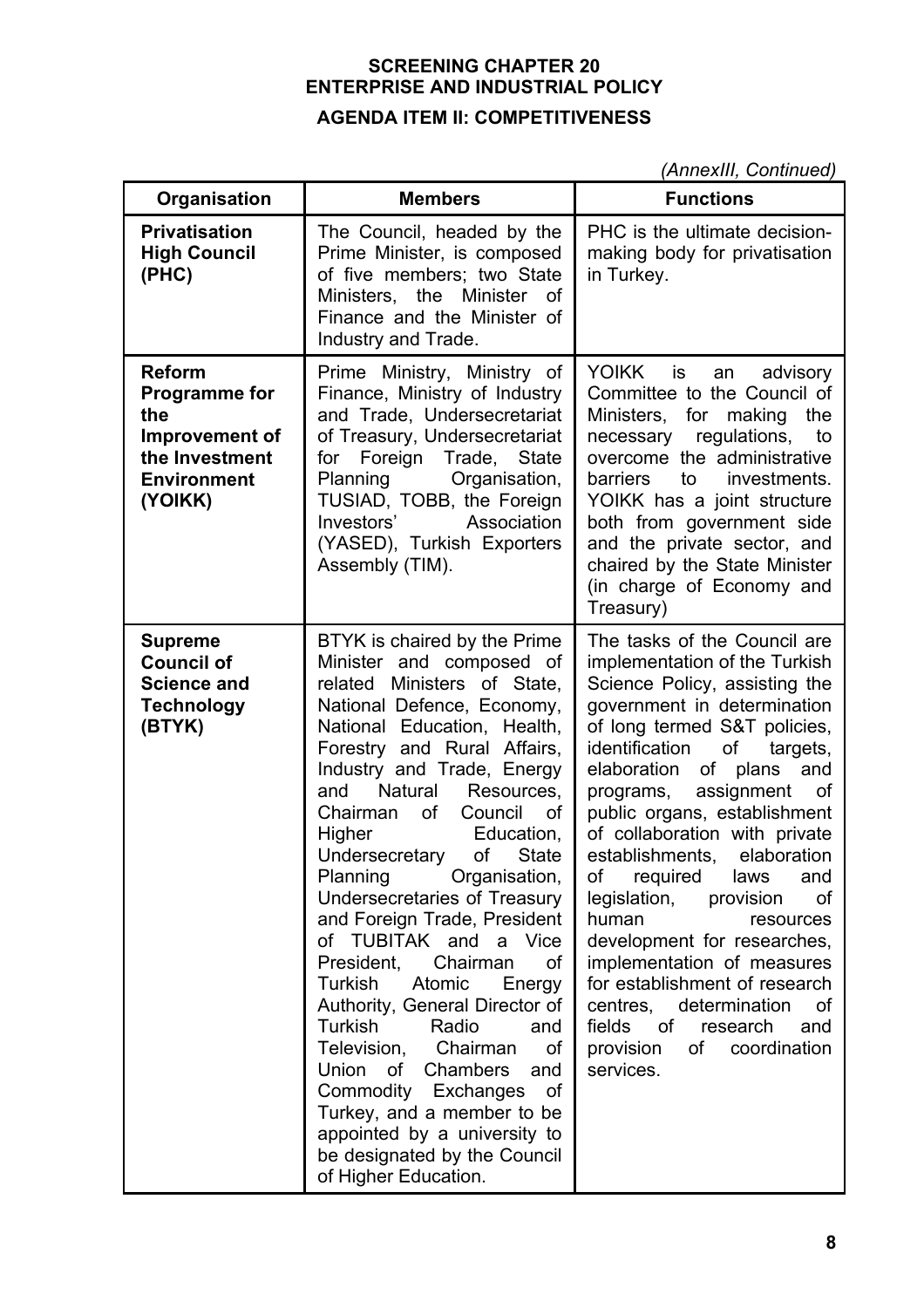# **AGENDA ITEM II: COMPETITIVENESS**

| <b>Tax Council</b> | State, I<br>0f<br>Council<br>Undersecreteriat of Treasury,<br>Undersecreteriat for Foreign<br>Trade, Und. Customs,<br>Istanbul Stock Exchange,<br><b>Central Bank</b> | Ministry of Finance, SPO, I It is an advisory committee to<br>deliver opinion related to tax<br>policies and to carry<br>out<br>research in this field. |
|--------------------|-----------------------------------------------------------------------------------------------------------------------------------------------------------------------|---------------------------------------------------------------------------------------------------------------------------------------------------------|
|                    |                                                                                                                                                                       |                                                                                                                                                         |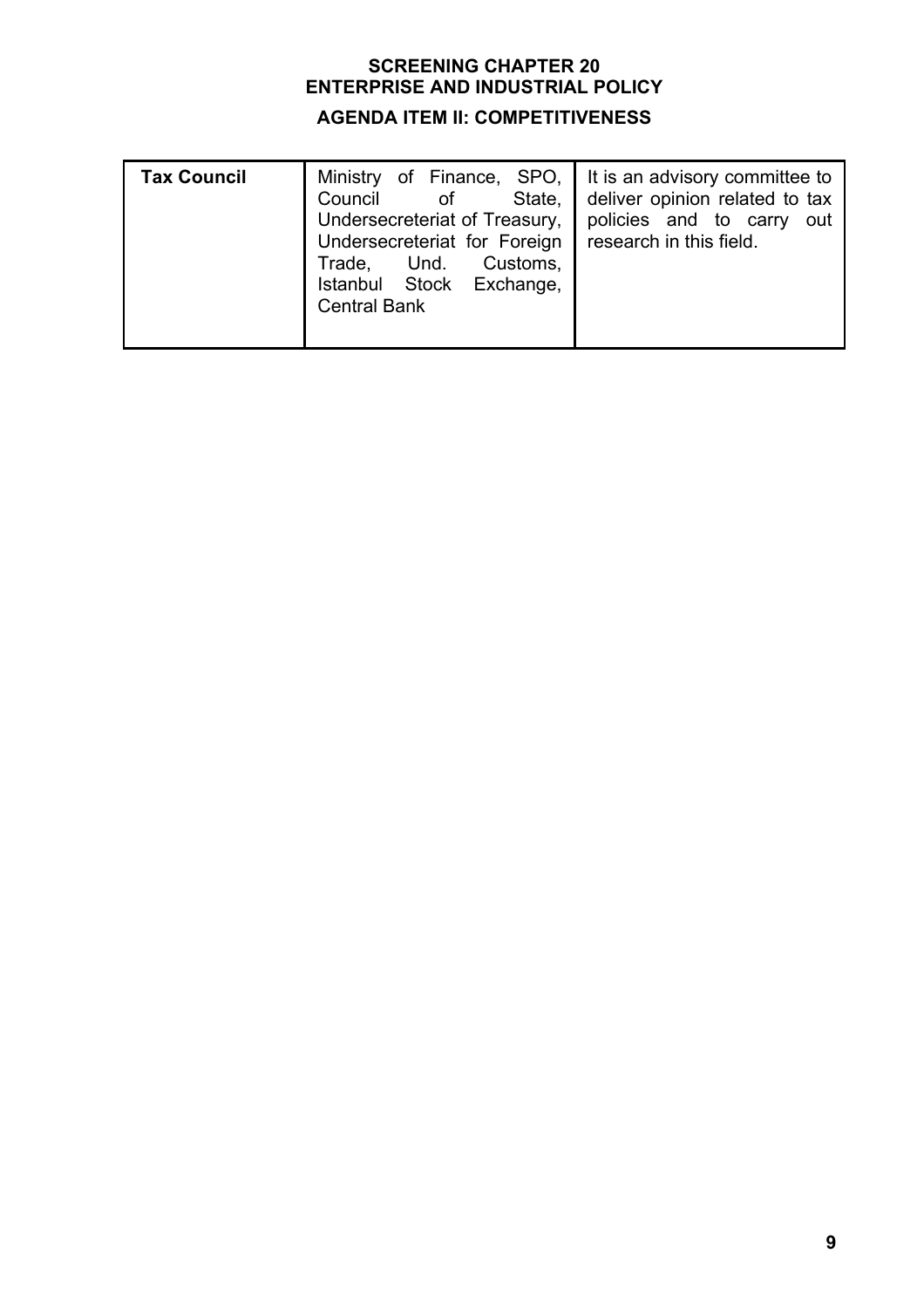# **ANNEX-4: The list of some documents discussing the competitive position of Turkey**

- − 2nd Industry Council Research Report Industry Strategy for Turkey (MoIT 1995)
- − Selected Research Reports on the Turkish Economy (TOBB 2002)
- 2<sup>nd</sup> Industry Congress Sustainable Competitiveness (ISO 2002)
- 3<sup>rd</sup> Industry Congress Sustainable Competitiveness Capturing the Future (ISO -2003)
- 4<sup>th</sup> Industry Congress Sustainable Competitiveness Cohesion to the Global Exchange (ISO 2004)
- Global Competitiveness of Manufacturing Industry (Comparison with EU and other countries) (ISO - 2003)
- − Turkey Economy Congress Development Strategies on Economic Sectors (DPT - 2004)
- − Turkey Country Economic Memorandum (UoT & World Bank 2006)
- − Turkey Labour Market Study (OECD-2006)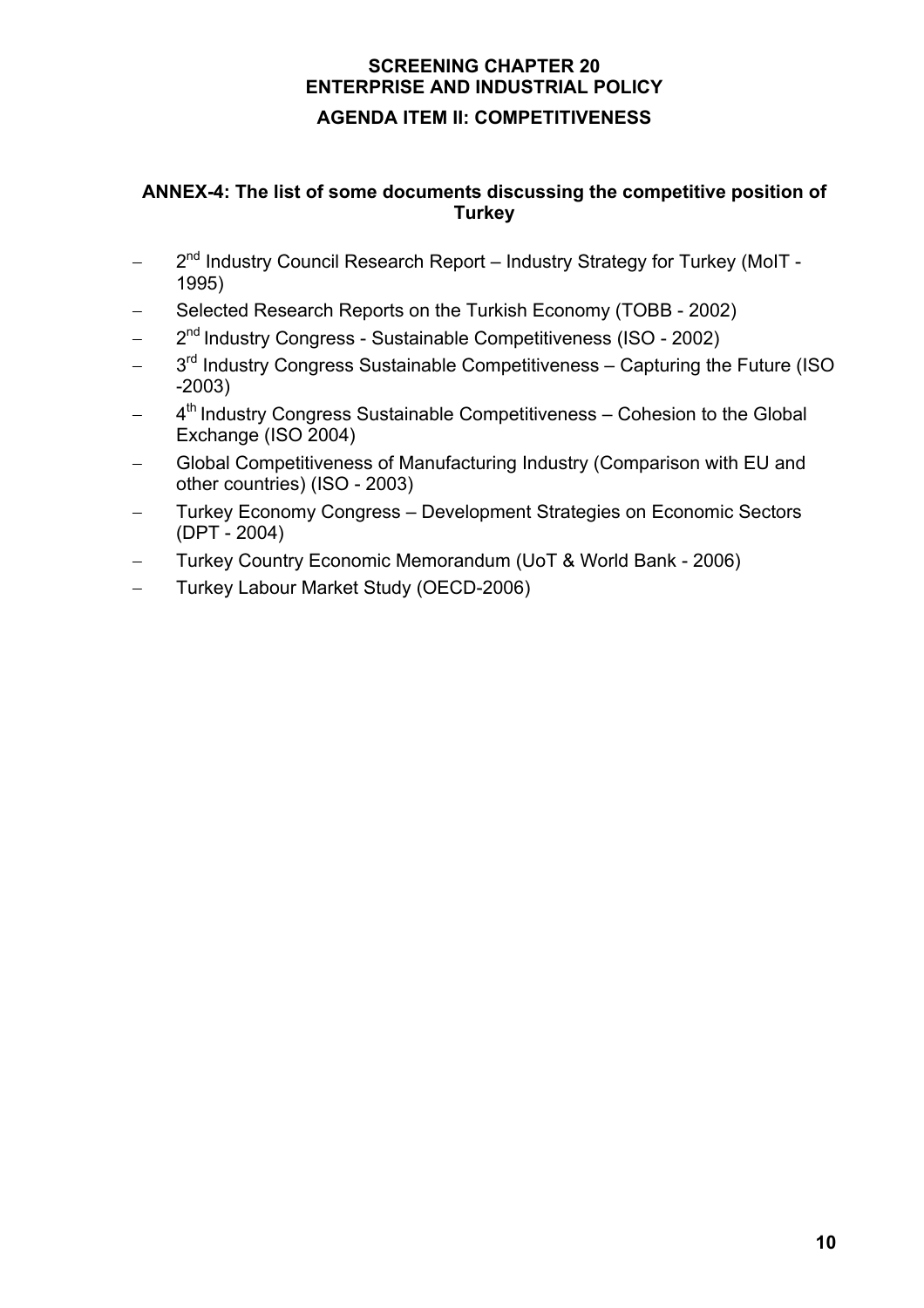#### **AGENDA ITEM III: SME AND ENTERPRISE POLICIES**

#### **COULD YOU PROVIDE PRECISE INFORMATION ON THE SME DEFINITION IN USE IN TURKEY?**

#### **SME AND ENTERPRISE POLICIES/SME DEFINITION**

SME definition has been recently unified and will be in force as of 18 May 2006, in order to eliminate the differences between the SME definitions used by various institutions in Turkey.

The Law No. 5331 on adding an additional article to the 'Law No. 3143 on The Organisation and Functions of the Ministry of Industry and Trade' was adopted (Official Gazette: 16 April 2005, 25788) and put into force in order to unify SME definition through a by-law to be prepared by the Ministry of Industry and Trade.

Based on the Law No. 5331, "By-Law on Definition, Characteristics and Categorisation of Small and Medium Sized Enterprises" was enacted. (Official Gazette: 18 November 2005, 25997).

The by-law is in line with the "Commission Recommendation about Definition of Micro, Small and Medium Sized Enterprises" dated 6 May 2003. "Commission Communication concerning the model declaration on the information relating to the qualification of an enterprise as an SME' (20 May 2003, OJ C 118) and the new SME definition user's guide are taken into account in preparation of the by-law.

The scope of the "By-Law on Definition, Characteristics and Categorisation of Small and Medium Sized Enterprises is briefly given below:

#### **Definitions :**

*Enterprise:* Any entity owned by one or more real or legal person(s) and engaged in an economic activity, irrespective of its legal form.

According to their relationship with other enterprises in terms of holdings of capital or voting rights, concerning the aim of calculating staff numbers and financial amounts (annual turnover, annual balance sheet), there are three types of enterprises:

- − Autonomous enterprises
- − Partner enterprises
- − Linked enterprises

**SME:** Economic entities, which employ less than 250 persons and which have an annual turnover or an annual balance sheet not exceeding 25 Million YTL (15.15 Million  $Euro)^1$ .

 $\overline{a}$  $1$  Luro : 1,65 YTL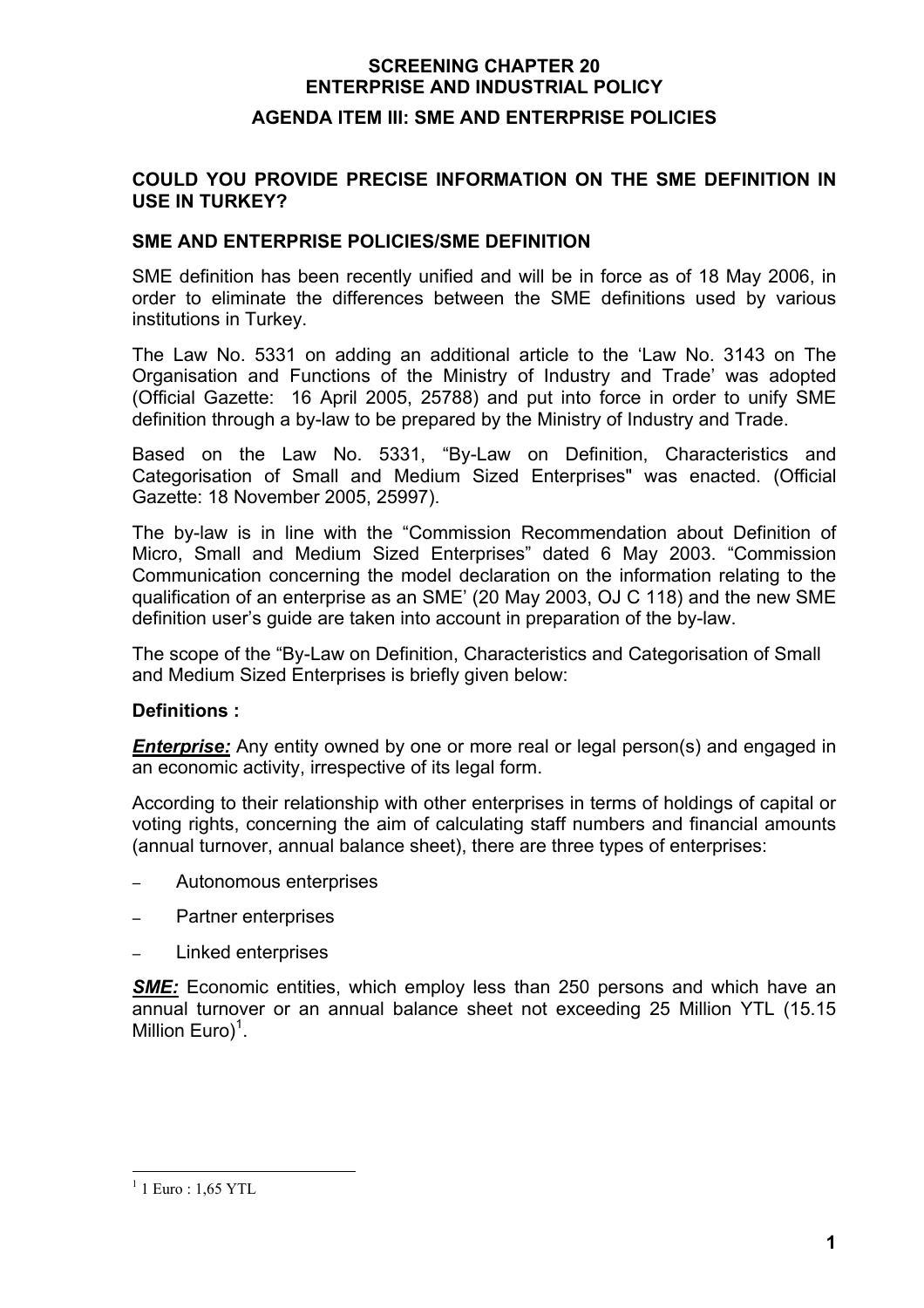# **SCREENING CHAPTER 20 ENTERPRISE AND INDUSTRIAL POLICY AGENDA ITEM III: SME AND ENTERPRISE POLICIES**

#### **Enterprise Categories**

**Micro Enterprise:** Enterprises which employ annually less than 10 employees and which have an annual balance sheet or an annual turnover not exceeding 1 Million YTL (606,024 Euro)

*Small Sized Enterprise:* Enterprises which employ less than 50 employees and which have an annual balance sheet or an annual turnover not exceeding 5 Million YTL (3.03 Million Euro)

*Medium Sized Enterprise:*Enterprises which employ less than 250 employees and which have an annual balance sheet or an annual turnover not exceeding 25 Million YTL (15.15 Million Euro)

#### **Declaration**

There is a declaration attached to the By-Law. Enterprises fill the declaration including information on the qualification of an enterprise as an SME.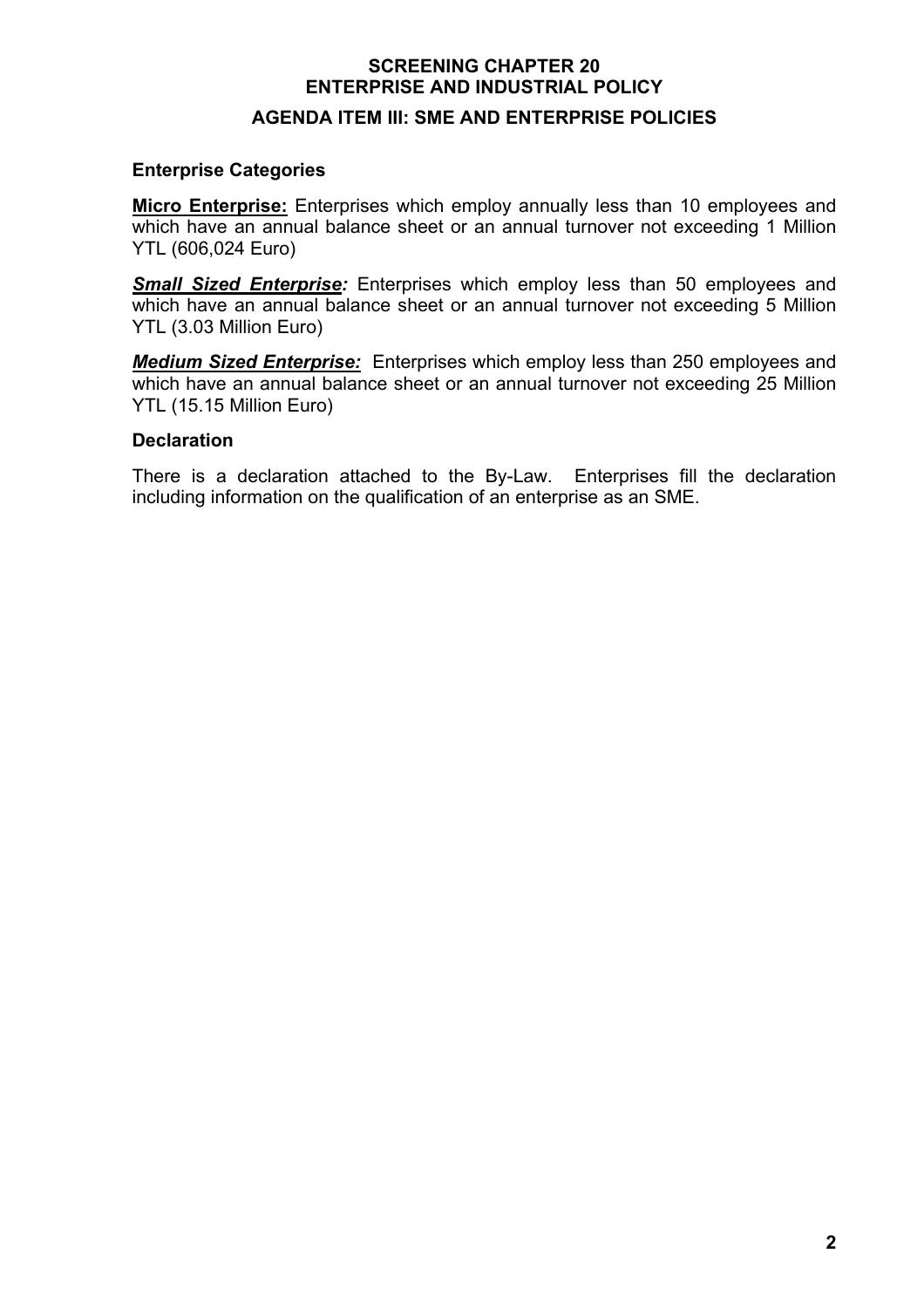# **SCREENING CHAPTER 20 ENTERPRISE AND INDUSTRIAL POLICY AGENDA ITEM IX: PHARMACEUTICALS**

#### **TO WHAT EXTENT, IF AT ALL, DOES THE ASSESSMENT OF RELATIVE EFFECTIVENESS OF MEDICINES (I.E. CLINICAL AND COST COMPARISON WITH EXISTING MEDICINES ON THE MARKET) PLAY A PART IN THE NATIONAL SCHEMES?**

The assessment of the relative effectiveness of medicines have a major effect on the national health schemes, due to the fact that reimbursement institutions is the largest buyer of pharmaceutical products. This is an necessity because of the restricted public financial sources.

Clinical and price based assessments of pharmaceuticals are carried out by the Ministry of Health and prices are determined. Reimbursement is performed by the institutions affiliated to two ministries;

- − Ministry of Finance:
	- **•** Retirement Fund
- − Ministry of Labour and Social Security
	- **•** Social Insurance Institution for Tradesmen and Craftsmen and Other Self Employed (Bag-Kur)
	- **•** Social Insurance Institution (SSK).

These reimbursement institutions decide on whether a pharmaceutical to be included in the reimbursement list, by taking into account the Ministry of Health's opinion. Advisory Commissions and technical staff of above-mentioned institutions form opinion for reimbursement according to the assessment of the relative effectiveness of medicines.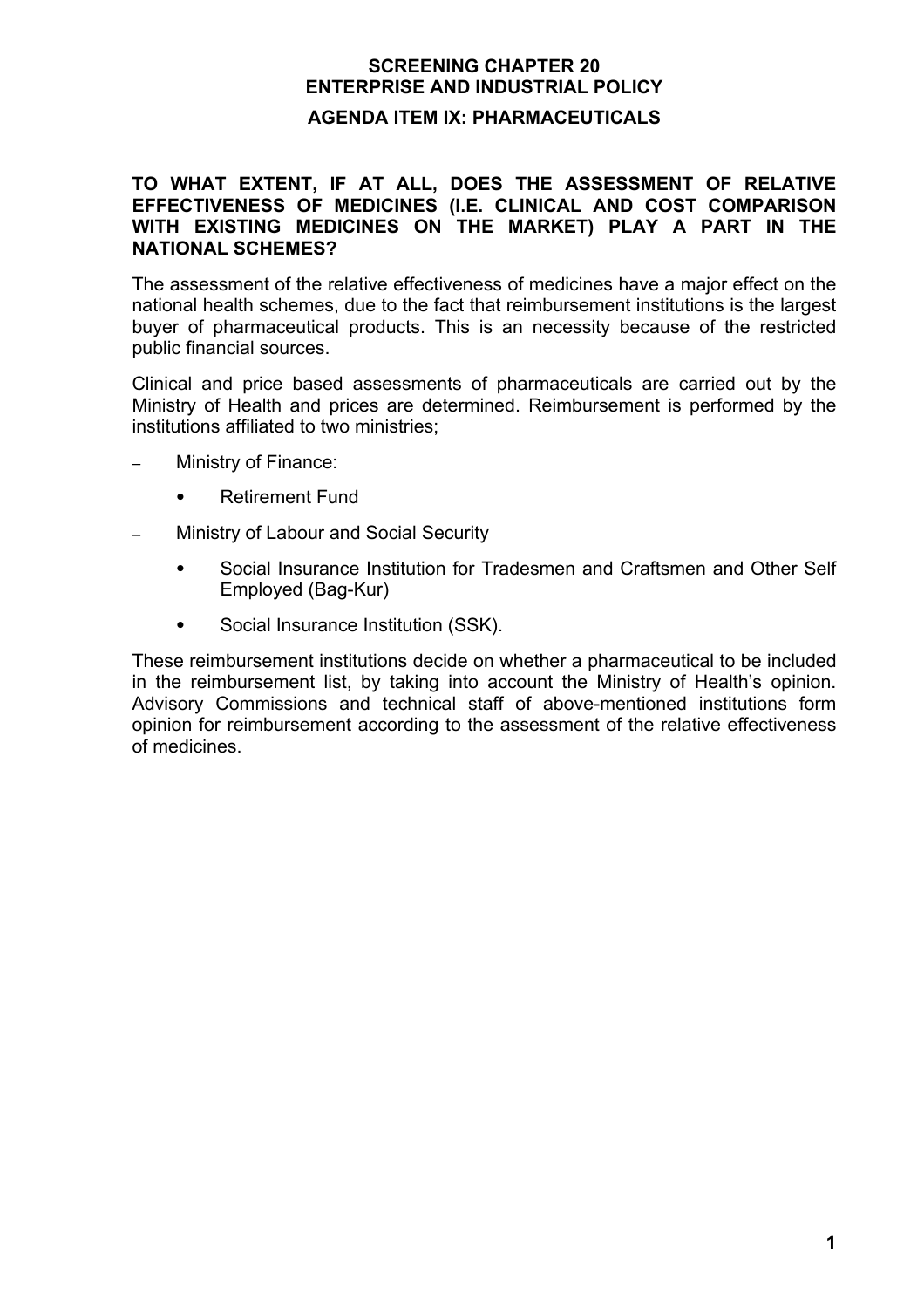# **SCREENING CHAPTER 20 ENTERPRISE AND INDUSTRIAL POLICY AGENDA ITEM IX: PHARMACEUTICALS**

## **WHAT GOVERNMENT, OR GOVERNMENT-FUNDED, SCHEMES EXIST TO GIVE INFORMATION TO PATIENTS/CITIZENS ABOUT MEDICINES?**

There are three public information system about medicines.

- − Internet based:
	- **•** MoH, SABEM (Health Information System), www.sabem.saglik.gov.tr
	- **•** MoH, DG-Pharmaceuticals and Pharmacy, iegm@saglik.gov.tr.
- − Phone based:
	- **•** MoH, Poison Information System 0 800 314 79 00.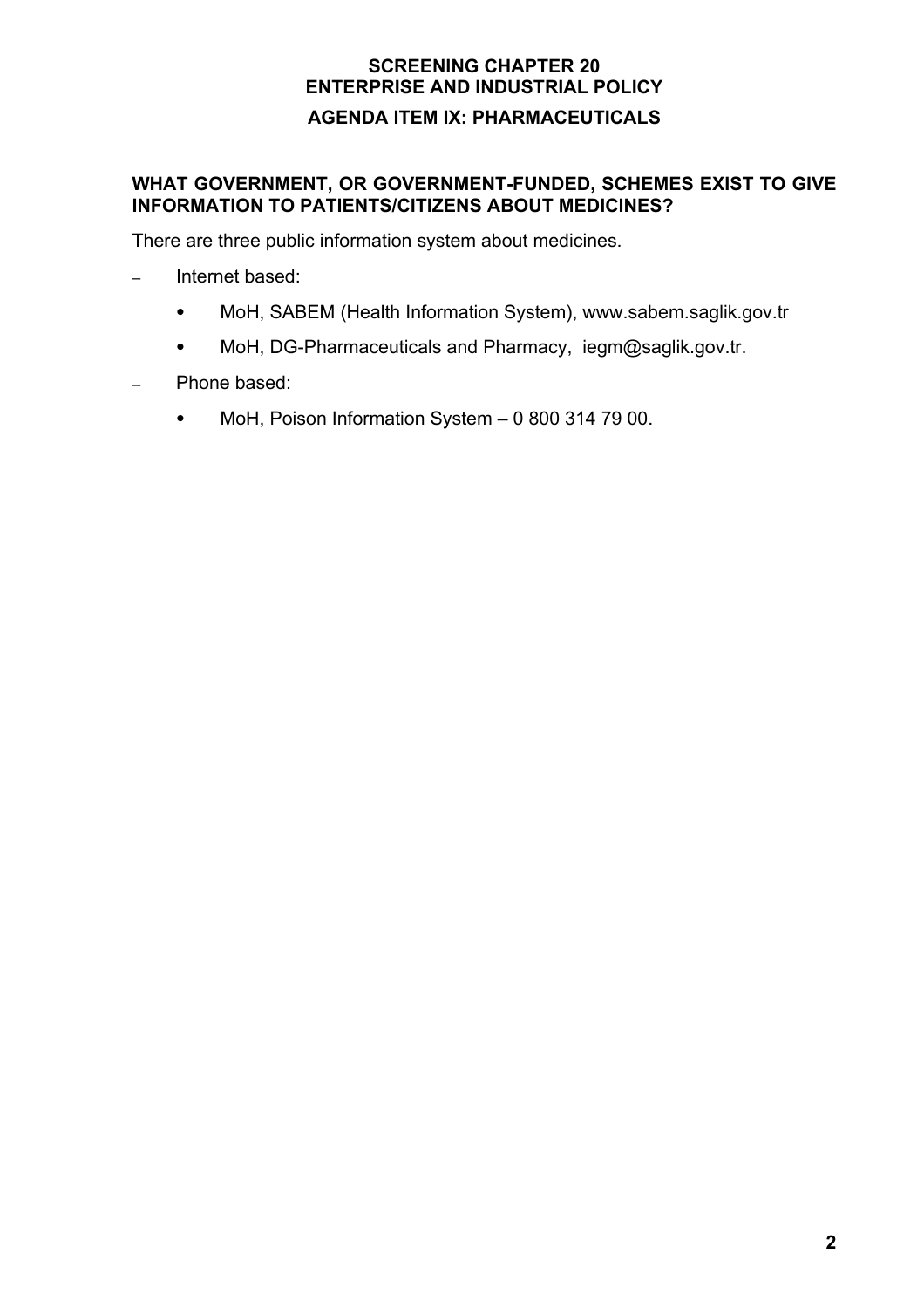# **SCREENING CHAPTER 20 ENTERPRISE AND INDUSTRIAL POLICY AGENDA ITEM XII: CONSTRUCTION SECTOR**

### **WHAT IS YOUR POLICY AGENDA FOR IMPROVING THE COMPETITIVENESS OF THE CONSTRUCTION INDUSTRY AT NATIONAL LEVEL?**

The policy implemented over the decades on the construction sector has been to foster a fully liberal approach without bringing restrictions or legislative burdens to the actors. However, the recent earthquakes showed the requirement for stricter control over the constructions. This has led to the issue of legislation on building inspection. Also, the Contractors' Association has focused on improving the image of the contractors at the public opinion.

The Earthquake Summit gathered in 2004 by the Ministry of Public Works and Settlement having consultation with all the relevant parties proposed the preparation of a new Buildings Law which is under progress. One other major proposal has been that the qualifications of engineers and architects must be upgraded along with the companies.

The policy initiatives are focused mainly to set the minimum requirements of both the buildings and the sector actors.

#### **WHAT ARE THE MOST RECENT INITIATIVES ESPECIALLY CONCERNING PRODUCTIVITY MEASUREMENT, LIFE CYCLE COSTING, PROJECT PARTNERING, INSURANCE AND LIABILITY REGIMES, IMPROVING SKILLS?**

With the enforcement of the Public Procurement Law No 4734, since 1 January 2003, public contracting sector is affected as such:

- The contracting of the works, which do not have final projects and budgets, is not permitted. In this way, provisions regulating the period after the signing of the contract are simplified. Also, the durations of the construction phase of the projects are reduced which brought a scale of economy to the contractors.
- The former certification system for the contractors (carnet) that replaced with the prequalification system has been abolished. However, this has left the contractors without any regulation at all. Therefore, it is required to regulate the contractors' conditions of entering into the market regardless of public or private buildings.
- Since there is no regulation for the management costs of the facilities or the life cycle costing of the buildings, the lowest bid is preferred in the evaluation of the economically most advantageous offer. However, within the scope of the existing building regulations, the provisions on preparing projects, selection of materials and execution are strong derives in terms of the minimum production quality. With the amendments on the earthquake regulation, along with increasing the earthquake resistance of the buildings, their durability is also provided.

With the enforcement of the Building Inspection Law No 4708, in force since 13.08.2001: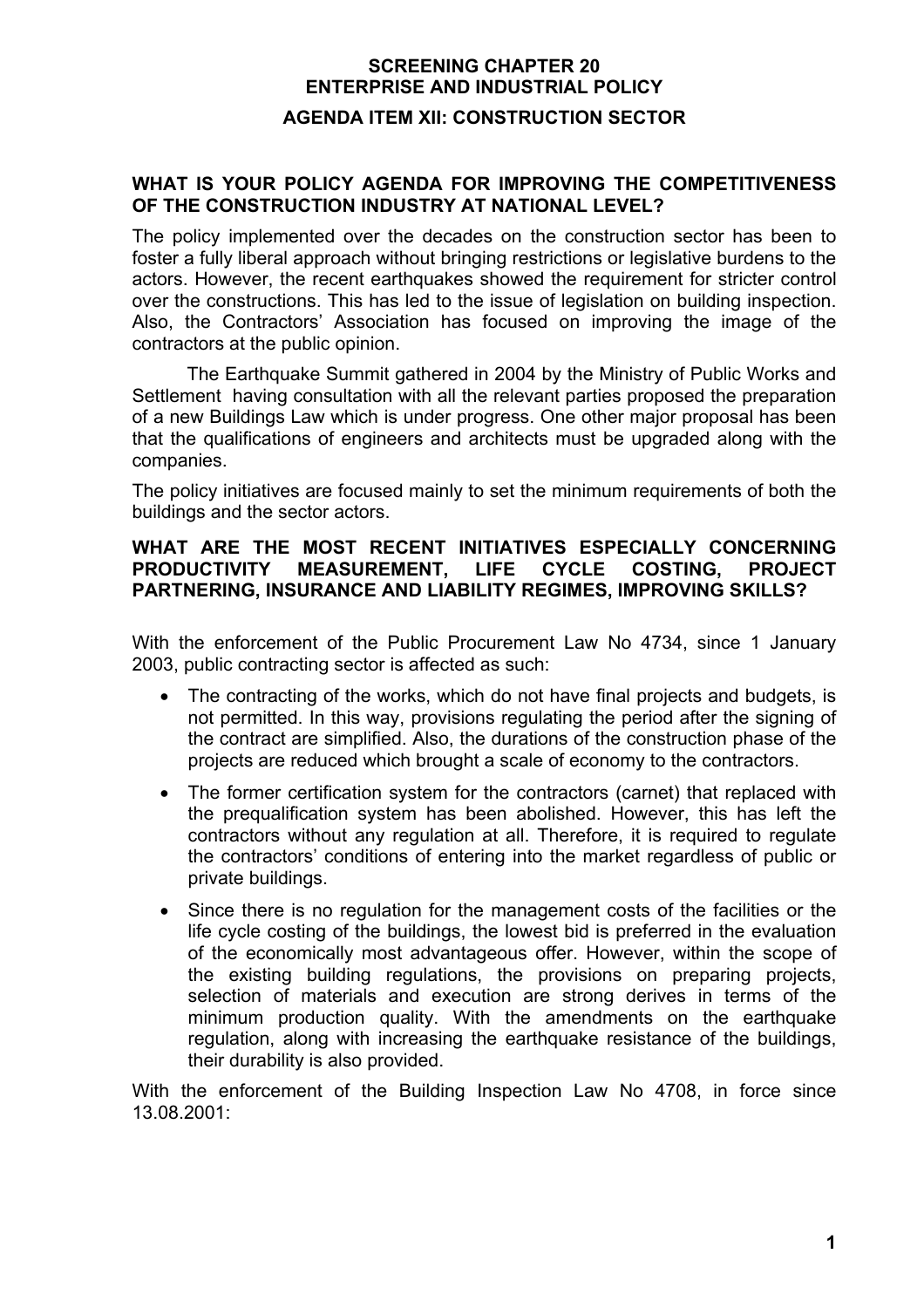# **SCREENING CHAPTER 20 ENTERPRISE AND INDUSTRIAL POLICY AGENDA ITEM XII: CONSTRUCTION SECTOR**

- It is aimed to increase the quality of the works in general, through a mandatory project control before the work begins and continuous control of the work at the site.
- There are studies under progress to spread the pilot implementations of 19 provinces to countrywide and to all buildings.

Within the scope of the Law No 4703, on the Preparation and Implementation of the Technical Legislation on Products, in force since 11 January 2002:

- 89/106/EEC CPD was transposed. It is expected that the products incorporated in the buildings will meet the minimum safety criteria.
- Mechanisms have been defined to put innovative products into the market.

Draft Law on National Professional Qualifications is at the Grand National Assembly:

- Defining and certifying the professional qualifications and the training of the professionals will be institutionalised.
- Ministry of National Education has started a five-year project of "Strengthening" the Vocational Education and Training (SVET)" with the European Commission (total budget: € 58.2 million).

Insurance is dealt with several provisions:

- The all-risk insurance of the execution period of the public works is mandatory (Law on Public Procurement).
- Mandatory earthquake insurance is provided with the foundation of "the Institute of Natural Disasters Insurance",

#### **WHAT KIND OF DIALOGUE MECHANISMS DO YOU HAVE WITH THE NATIONAL CONSTRUCTION IN**

Dialogue with sector has also gained a new perspective by referring to the European level:

- Technical Committee on Construction Products is established for the purpose of consultation with the sector in relation to the Construction Products Directive.
- The Board of Coordination on Contracting, Engineering and Consulting on Abroad is an institutionalised consultation mechanism that reports to the Minister responsible from Foreign Trade.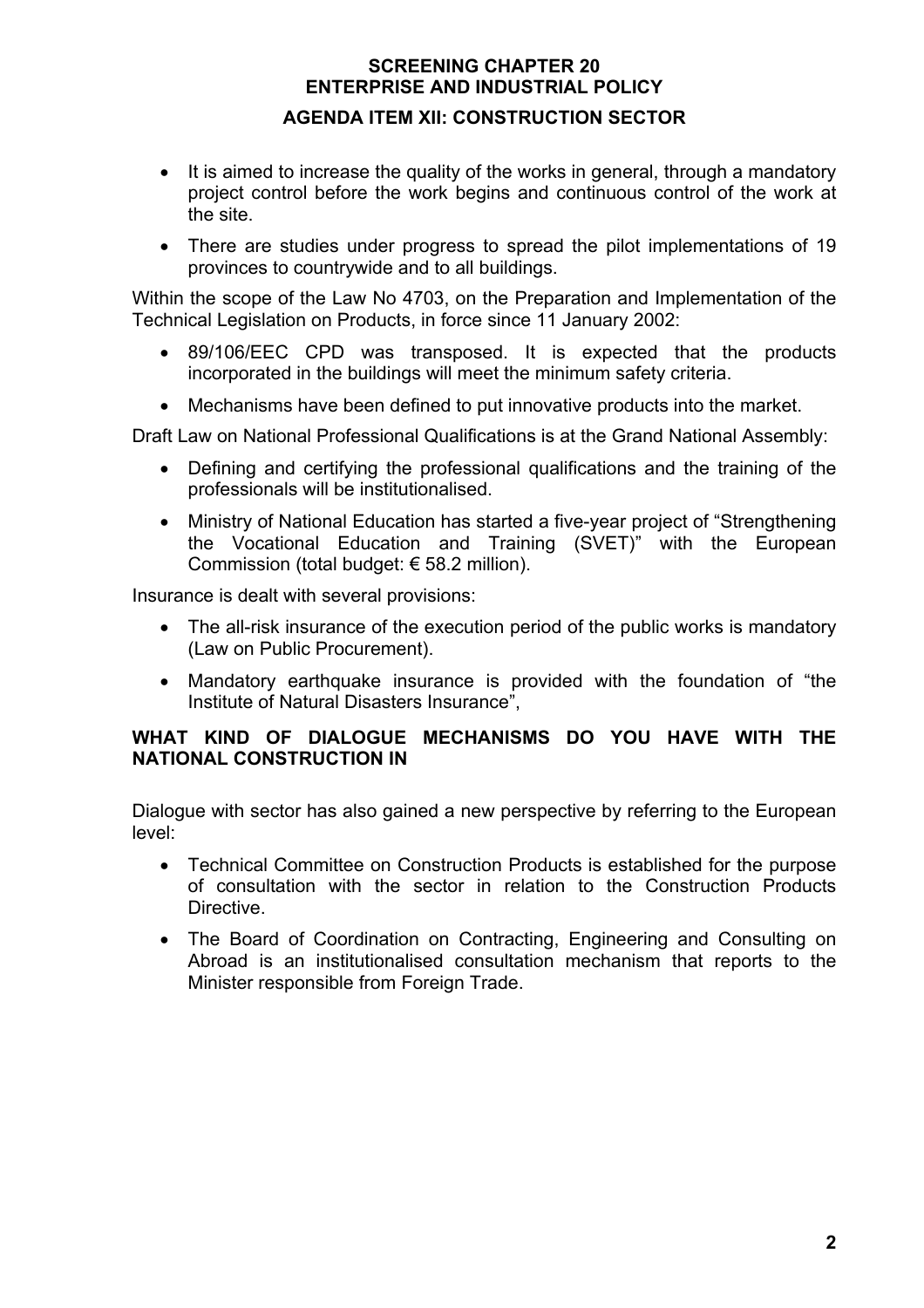#### **AGENDA ITEM XIII: AEROSPACE**

**COULD YOU DESCRIBE POSSIBLE ALREADY EXISTING PARTICIPATION / COOPERATION OF COMPANIES / ASSOCIATIONS / MINISTRIES WITH THE EU AEROSPACE INDUSTRY (E.G. PARTICIPATION IN EU R&D PROGRAMMES, POSSIBLE LINK OF NATIONAL INDUSTRY ASSOCIATION TO EUROPEAN ASSOCIATION ETC)?** 

- **1.** Under the EU 6<sup>th</sup> Framework Programme (FP6), there are two projects that Turkish organisations have participated in:
	- − **ALCAS**-Advanced Low-Cost Aircraft Structures-TUSAS Aerospace Industries (TAI)
	- − **Turnex** Turbomachinery Noise Radiation through the Engine Exhaust– Middle East Technical University (METU)
- **2 .** There are ongoing partnership projects with European companies:

## − **A400M TRANSPORT AIRCRAFT (TAI)**

- **•** Partnership with Airbus Military S.L.
- **•** 10/180 Aircrafts
- **•** 7.15% of the Structural Package (middle fuselage, emergency windows, doors, upper-rear fuselage)
- **•** 1.26% of the System Package (lighting system, disposal system)
- − **AB139 HELICOPTER PROJECT (TAI)**
	- **•** Partnership with Agusta
	- **•** 250 AB319 helicopter fuselage within next 12 years
- − **MANUFACTURING OF FUSELAGE PANELS FOR AIRBUS (TAI)**
	- **•** Partnership with EADS-CASA
	- **•** 300 sets of fuselage panel for A319/320/321 aircrafts
	- **•** 105 sets submitted

### − **PARTNERSHIP WITH EADS-DEUTSCHLAND FOR DETAIL PARTS MANUFACTURING (TAI)**

- **•** Partnership with EADS-Deutschland
- **•** Manufacturing of 21,538 parts
- **•** 17,480 parts submitted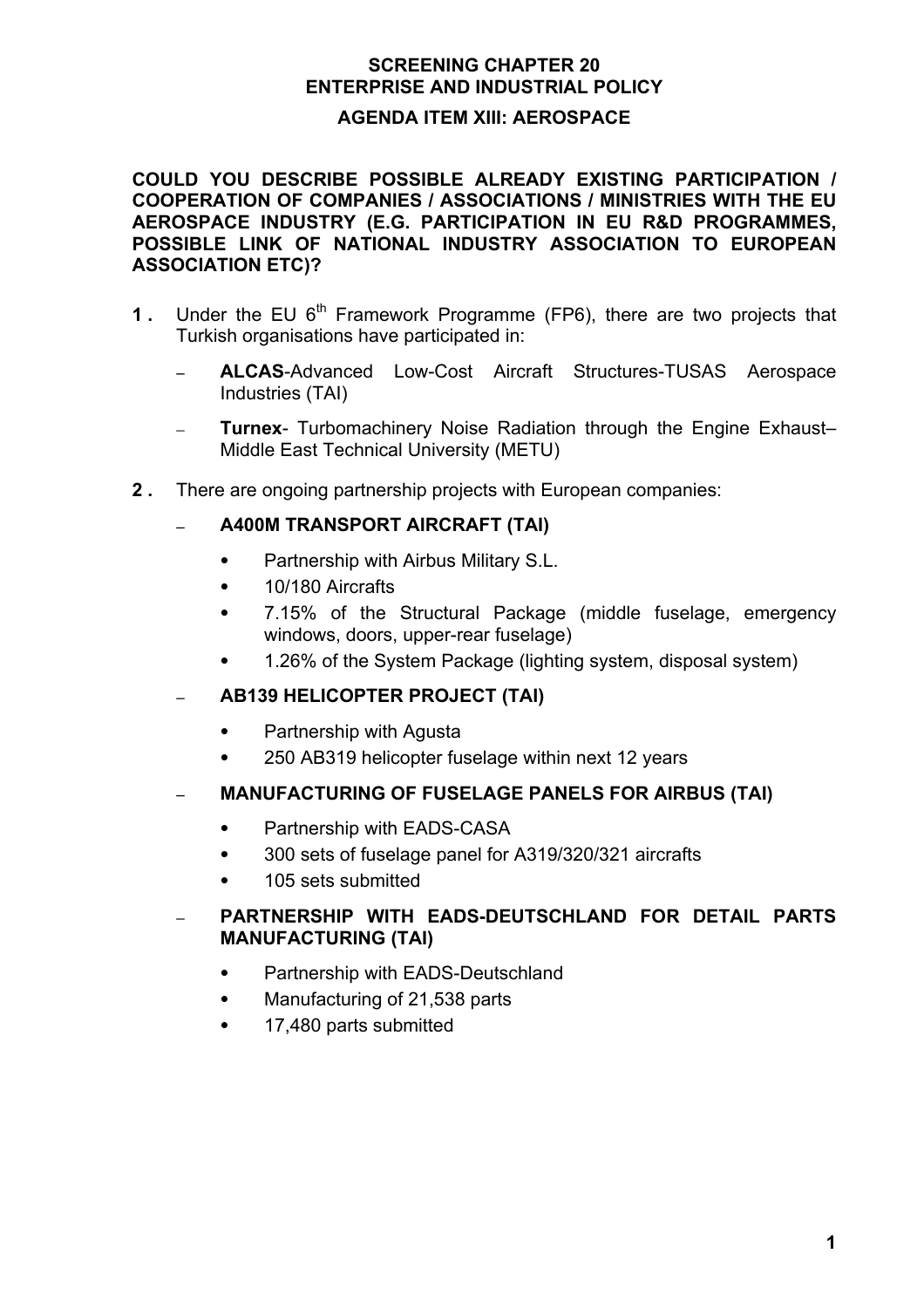# **SCREENING CHAPTER 20 ENTERPRISE AND INDUSTRIAL POLICY AGENDA ITEM XIII: AEROSPACE**

- − **MANUFACTURING OF CN-235 LANDING GEAR AND ENGINE CARRIER (TAI)**
	- **•** Partnership with EADS-CASA
	- **•** Manufacturing of landing gear and engine carrier
- − **MANUFACTURING OF EC-135 REAR DOORS AND ENGINE COWLINGS (TAI)**
	- **•** Partnership with Eurocopter
	- **•** 405 sets of order
	- **•** 398 sets submitted
- − **A400M AIRCRAFT TP400 ENGINE PROJECT- TUSAS Engine Industry (TEI)**
	- **•** Partnership with ITP (Industria de Turbo Propulsores SA) from Spain
	- **•** Participated in the program as a Risk and Revenue Sharing Partner with ITP
	- **•** Design responsibility and the sole manufacturer of the following TP400 Engine Modules :
		- **○** Front Bearing Structure
		- **○** Primary Nozzle
		- **○** Special Test Equipment
- **3 .** Turkey is a member of
	- − Joint Aviation Authorities
	- − European Civil Aviation Conference
	- − European Organisation for the Safety of Air Navigation (EUROCONTROL)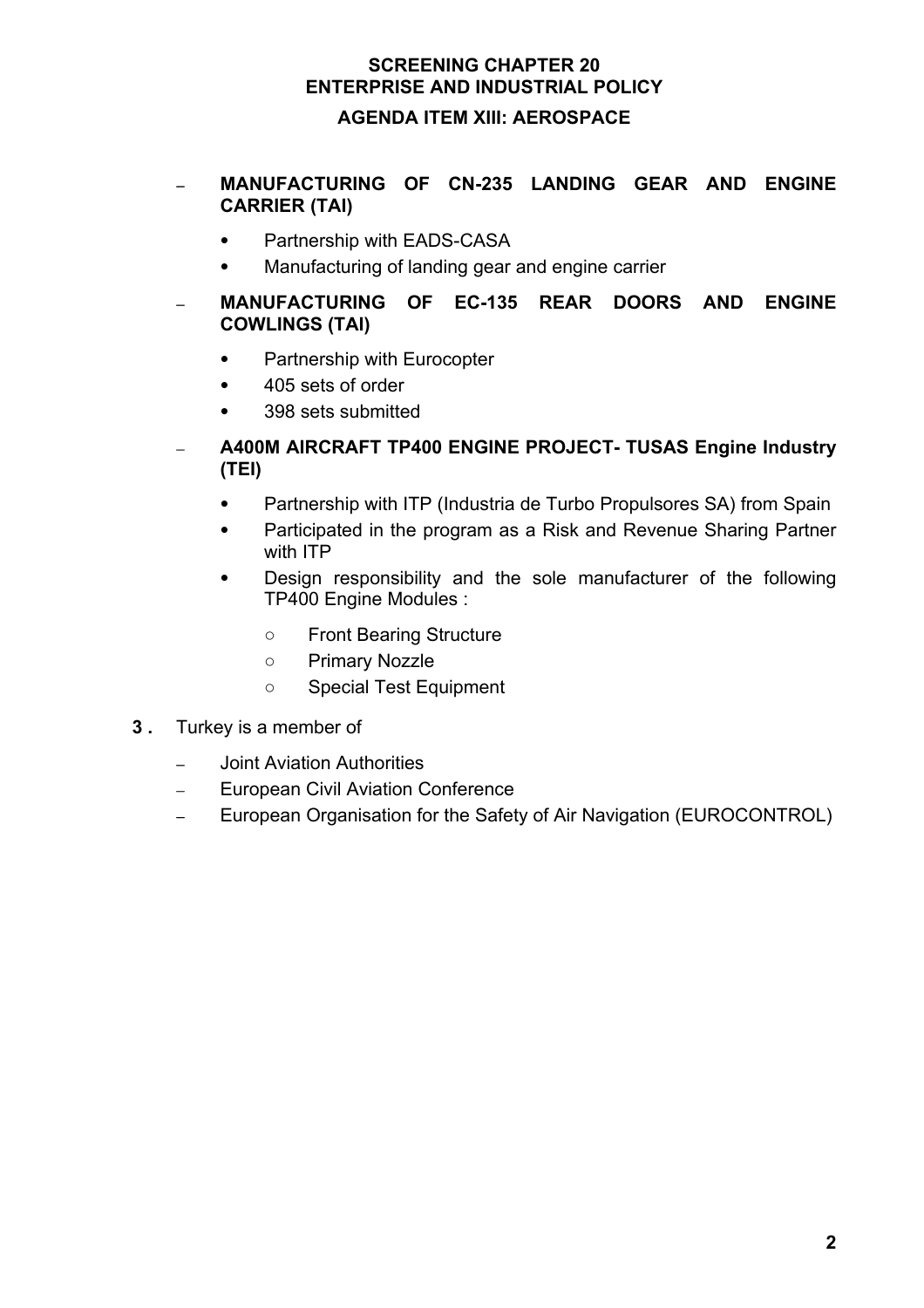# **SCREENING CHAPTER 20 ENTERPRISE AND INDUSTRIAL POLICY AGENDA ITEM XIV : MARITIME INDUSTRIES**

#### **WHICH OF THE ISSUES RAISED IN LEADERSHIP 2015 DO CONCERN YOU AND HOW DO YOU INTEND TO DEAL WITH THE RECOMMENDATIONS MADE?**

Turkey participated in all international shipbuilding agreement meetings at OECD level and supported the establishment of a fair play in the World, together with effective remedy measures in case of non-compliance with the obligations.

Turkish Shipbuilding industry is also effected in a negative manner from the Far East shipyards. Turkish shipbuilders are aware of that research, development and innovation (RDI) is a key to strengthening competitiveness, but could not invest sufficient amount of their turnover in the field of RDI. On the other hand, Turkish shipbuilders also have to compete internationally, like their European counterparts, through advanced technological solutions and would like to benefit from related RDI funds.

Turkish authorities also pay particular attention to the finance problem due to changeable, volatile and capital intensive characteristics of the shipbuilding industry. Shipbuilding projects are capital-intensive, but Turkish yards have difficulties in reaching sufficient financing.

To deal with the recommendations of LeaderSHIP 2015, Turkey would like to establish further co-operation with EU, develop exchange of know-how and staff, and cooperate on RDI and finance fields.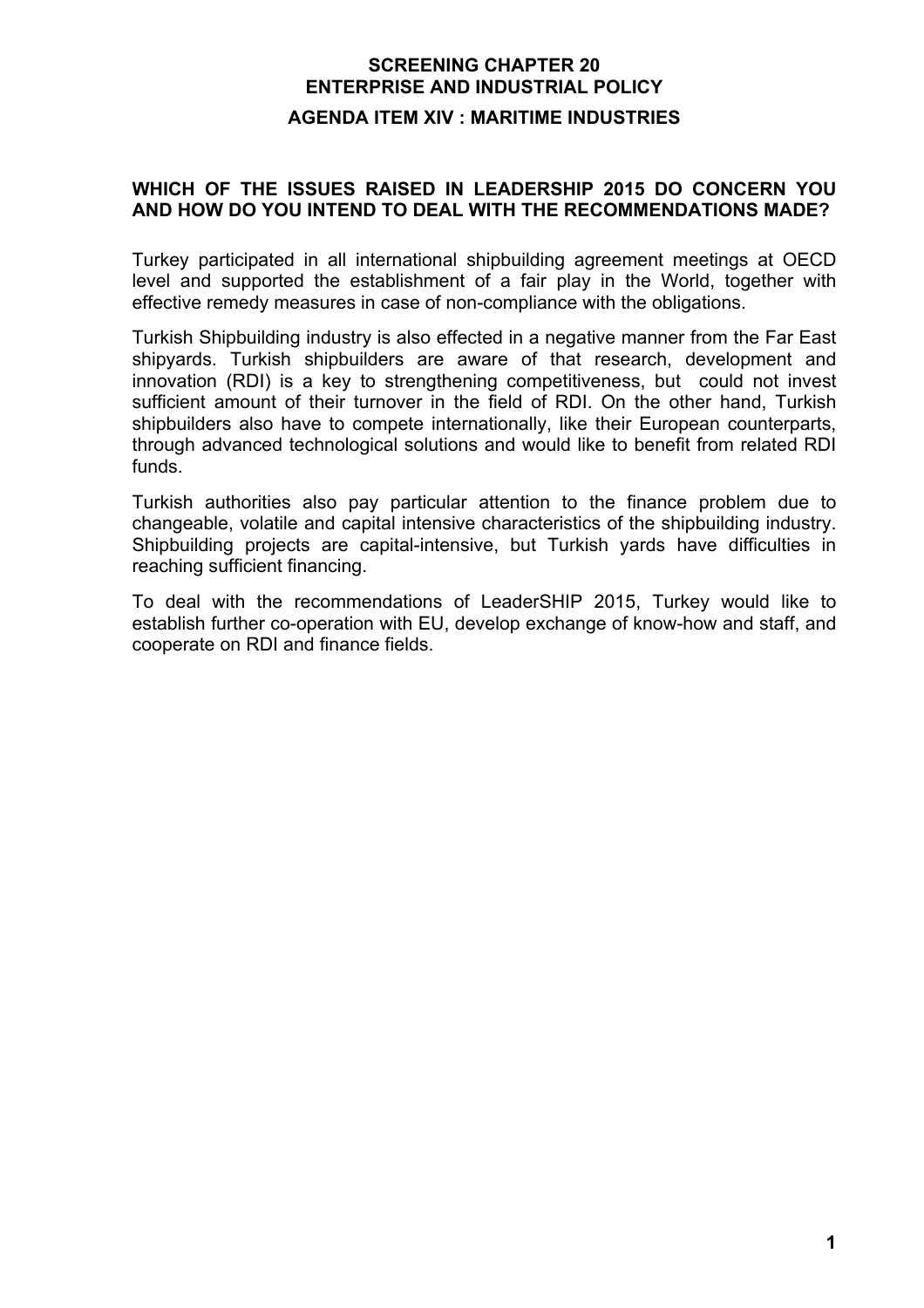# **SCREENING CHAPTER 20 ENTERPRISE AND INDUSTRIAL POLICY AGENDA ITEM XVII: TOURISM**

#### **WHAT ARE THE MAIN PRIORITIES WITH REGARD TO TOURISM DEVELOPMENT?**

Tourism sector with its multidisciplinary character requires strategies to be adapted as a part of contemporary developments. In recent National Development Plans and Annual Programmes, emphasis on tourism policy began to shift to sustainability and to improving less developed areas, and improved quality both in facility and services.

In this respect, the main priorities of tourism development as stated in the 2006 Annual Programme are:

- qeographical and seasonal diversification of tourism activities,
- − planning, directing and implementing investments within the concept of sustainability,
- − increasing the share of Turkish tourism in the international market.

#### **Geographical and Seasonal Diversification of Tourism Activities**

Turkey is located on the land with the legacy of many civilisations dating back to 8000 B.C. The historical and cultural assets coupled with remarkable natural resources and amazing climatic conditions make her one of the most sought after destinations offering tourists a variety of rewarding travel experience.

The country has gone under an extraordinary transformation since early 1980s creating a lucrative economic sector of travel and tourism where the built environment compliments the natural and cultural environment in a most imaginative way.

Since the start of the new millennium Turkey has placed greater emphasis on tourism diversification and sustainability. Destination based tourism development and promotion strategy is in line with this policy and promotes sustainability in terms of both contributing local economic development and reducing regional concentration of tourism activities.

One of the main tools for diversification of tourism is "Culture and Tourism Protection and Development Regions (CTPDRs)", which are identified within the Tourism Encouragement Law No 2634. CTPDRs are declared by the Council of Ministers upon the proposal of Ministry of Culture and Tourism (MoCT) and take into account the country's natural, historical, archaeological and socio-cultural tourism assets and her potential for winter, hunting and water sports including a number of other types of tourism.

Within this context, 85 Coastal Tourism Regions, 34 Health, Wellness and Thermal Tourism Centres, 19 Winter Sports Tourism Centres, 25 Highland Tourism Centres have been declared up to date. In terms of other types of tourism, alternatives such as Faith, Congress, Golf, Yachting, Air Sports, and Mountaineering are offered in different regions of Turkey.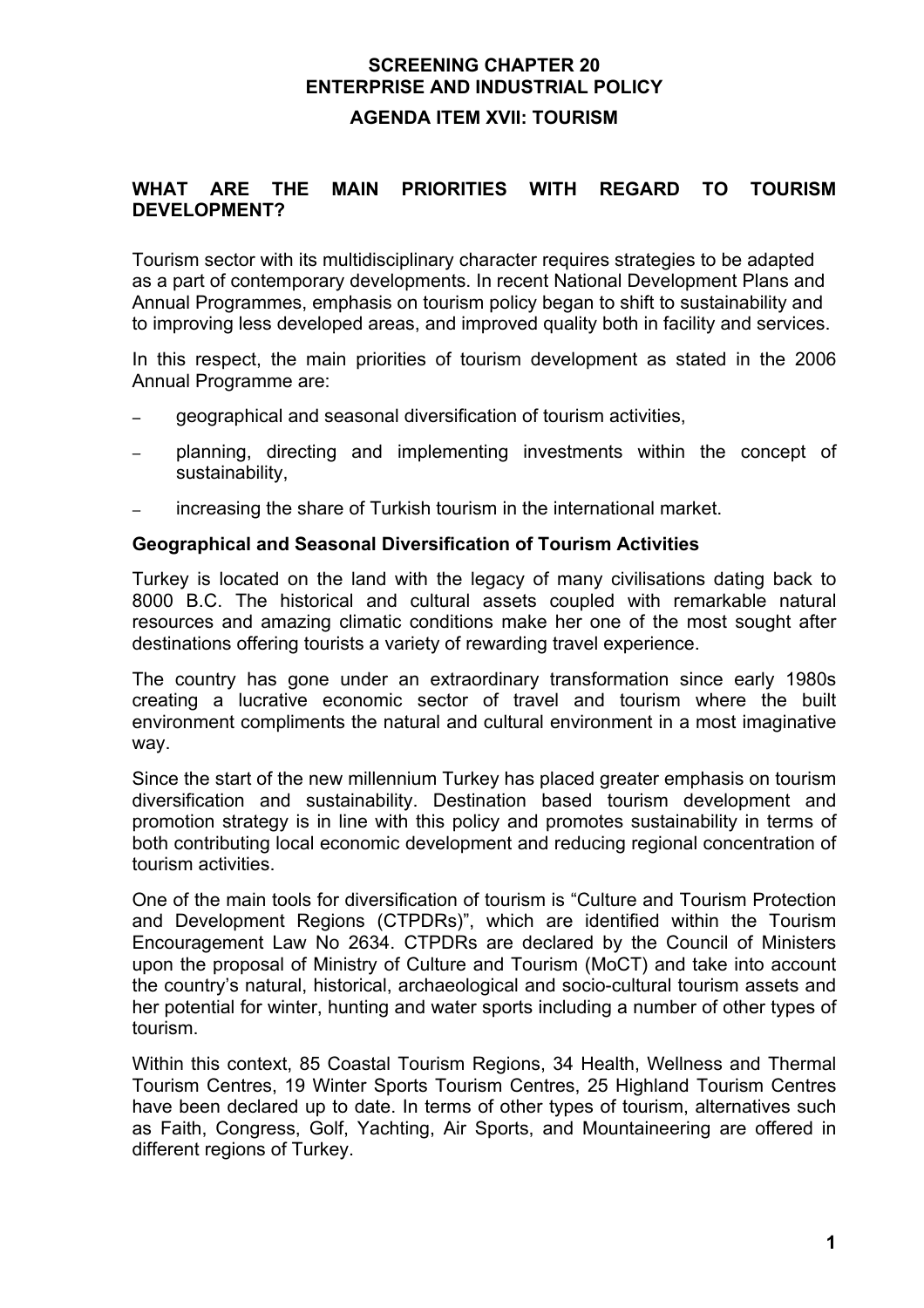# **SCREENING CHAPTER 20 ENTERPRISE AND INDUSTRIAL POLICY AGENDA ITEM XVII: TOURISM**

#### P**lanning, Directing and Implementing Investments within the Concept of Sustainability**

Natural and cultural values are the essential sources of tourism. Being aware of this fact, priority has been given to the protection and utilisation of the natural, historical, social and cultural resources in a sustainable manner. Planning is the most important tool for ensuring the sustainable tourism development. The MoCT has the authority for the planning and endorsement of the land-use plans for tourism investments in Culture and Tourism Preservation and Development Regions.

Sustainable tourism development requires consciousness, awareness and commitment at both local and national level. In this respect, new destination development projects are carried out by the MoCT with the participation of stakeholders, such as public institutions, local authorities and municipalities, NGOs, private sector representatives and universities. The aim of these projects is to transform historical, cultural and natural resources of different areas into tourism products with certain investments in a sustainable manner. Local initiatives and participation of stakeholders within the concept of governance play crucial roles in these projects.

MoCT also supports the infrastructure investments of the Municipalities annually for the improvement of the infrastructure of the less developed regions close to the concentrated tourism regions. Tourism is regarded as one of the important tools for local economic development of less developed regions in the National Development Plans and Annual Programmes.

Tourism Encouragement Law amended by the Law no 4957 in 2003. The Law foresees a new model for land development and land allocation. This model combines planning authority (MoCT) and the private investors together in a new governance concept in which the role of the state is diminished and private sector initiation is increased.

This model will be carried out through a series of planning studies on CTPDRs. Tourism Development Regions (TDRs) are determined after the planning studies. TDRs are planned to allow optimum land use among various tourism activities such as golf courses, marinas, accommodation facilities, meeting & exhibition centres, vacation houses, shopping centres, health, wellness and education facilities in one region, which are divided into zones and sub-zones for potential investors. Potential investors will propose their financing, organisational and management models for their interested sub-zones.

#### **Increasing Share of Turkish Tourism in the International Market**

Another priority for Turkish tourism sector is to increase the share received from the world tourism revenues. Within this aim, measures shall be taken towards extension of the tourism season throughout the year and to potential regions while creating new tourism areas by taking into account the changing consumer preferences.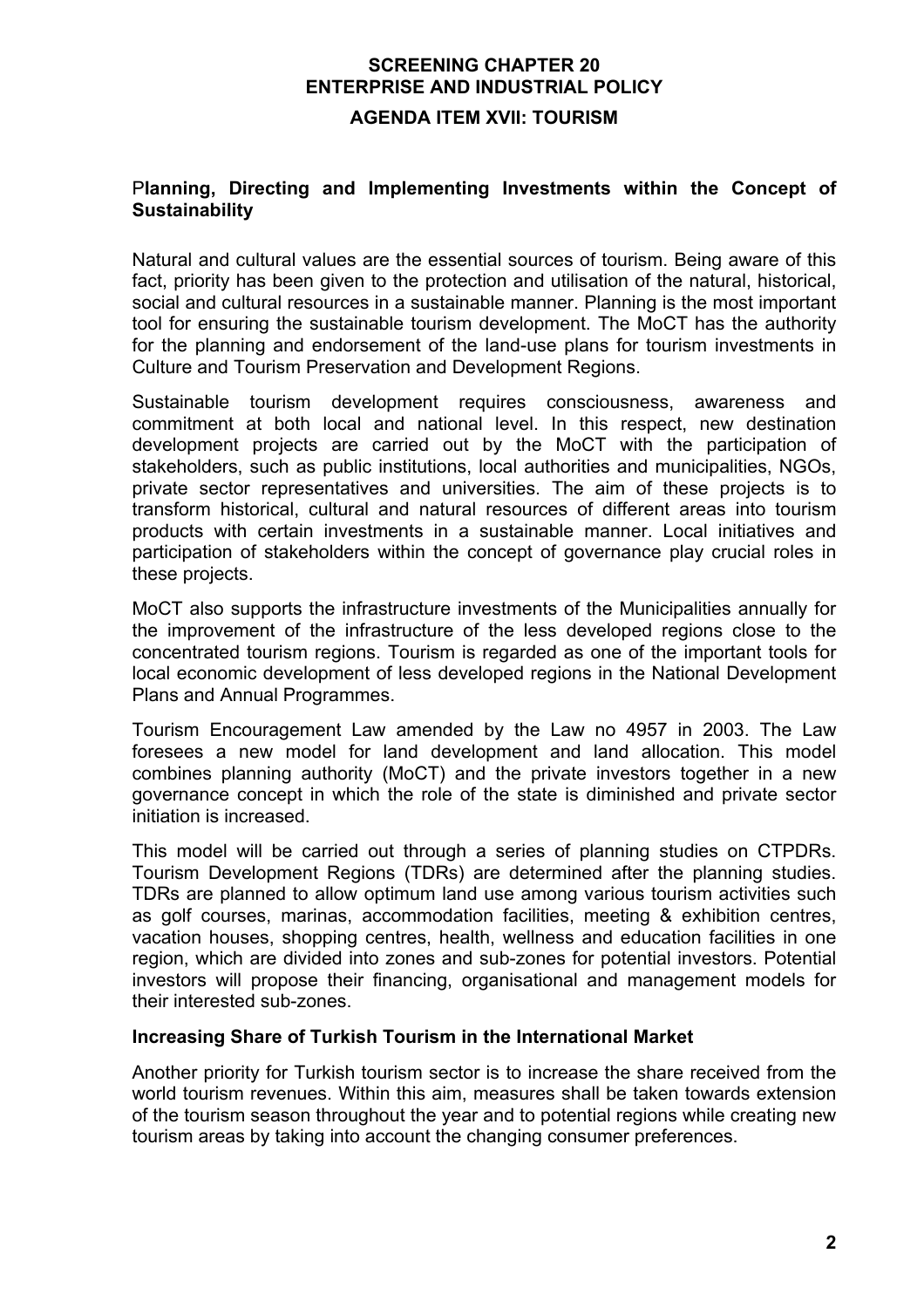# **SCREENING CHAPTER 20 ENTERPRISE AND INDUSTRIAL POLICY AGENDA ITEM XVII: TOURISM**

### **ARE THERE RELIABLE INSTRUMENTS FOR MONITORING THE TOURISM STRUCTURE, TOURISM FLOWS AND THE PERFORMANCE OF TOURISM BUSINESS?**

Tourism Statistics is one of the most important instruments for monitoring the tourism structure, the performance of tourism business and tourism flows. The statistical studies are carried out by Turkish Statistical Institute (TURKSTAT) in cooperation with MoCT. MoCT provides data in line with the methodologies employed by Eurostat, OECD and UNWTO.

MoCT collects the Accommodation Statistics and the information gathered through questionnaires applied to foreign visitors and Turkish Citizens living abroad for monitoring tourism structure and the performance of tourism business.

The Accommodation Statistics include information on average length of stay, number of arrivals, nights spent and occupancy rates for various accommodation establishments (hotel, motel, boarding houses, holiday villages, camping, apart hotel, thermal tourism establishments, golf establishments etc.)

Travel Agency Statistics are collected on the basis of agency groups and the provinces where they operate. Information concerning travel agency operations is provided by TÜRSAB (Association of Turkish Travel Agencies) upon the Ministry's request.

Yachting Statistics cover the distribution of yachts by their flags, the traffic of the Flag Q Yachts in Turkish Ports, distribution of the yachtsmen and the crew members of the yachts arrived at Turkish Ports and the length of stays, the number of yachts, yearly distribution of the yachts arrived at Turkish Ports, by their LOAs (length of the yacht), flags and types.

The information gathered on departure through questionnaires applied to foreign visitors and Turkish Citizens living abroad is another important tool for monitoring tourism structure and the performance of tourism business. The data includes; visitor profile (age, sex, profession, education), characteristics of journey (purpose of travel, place of accommodation, type of the facility, number of nights spent, expenditures etc.). This survey is carried out in cooperation with MoCT, TURKSTAT and Central Bank.

MoCT monitors the Tourism Flows, in addition to the above mentioned data, according to the number of arrivals and departures of excursionists, foreign visitors and citizens. This data is obtained from The Passport Police of The General Directorate of Security. Also the information related to market trends and the current reservation levels are received through our offices abroad. The necessary steps are taken in the light of these data with respect to policies, programmes etc.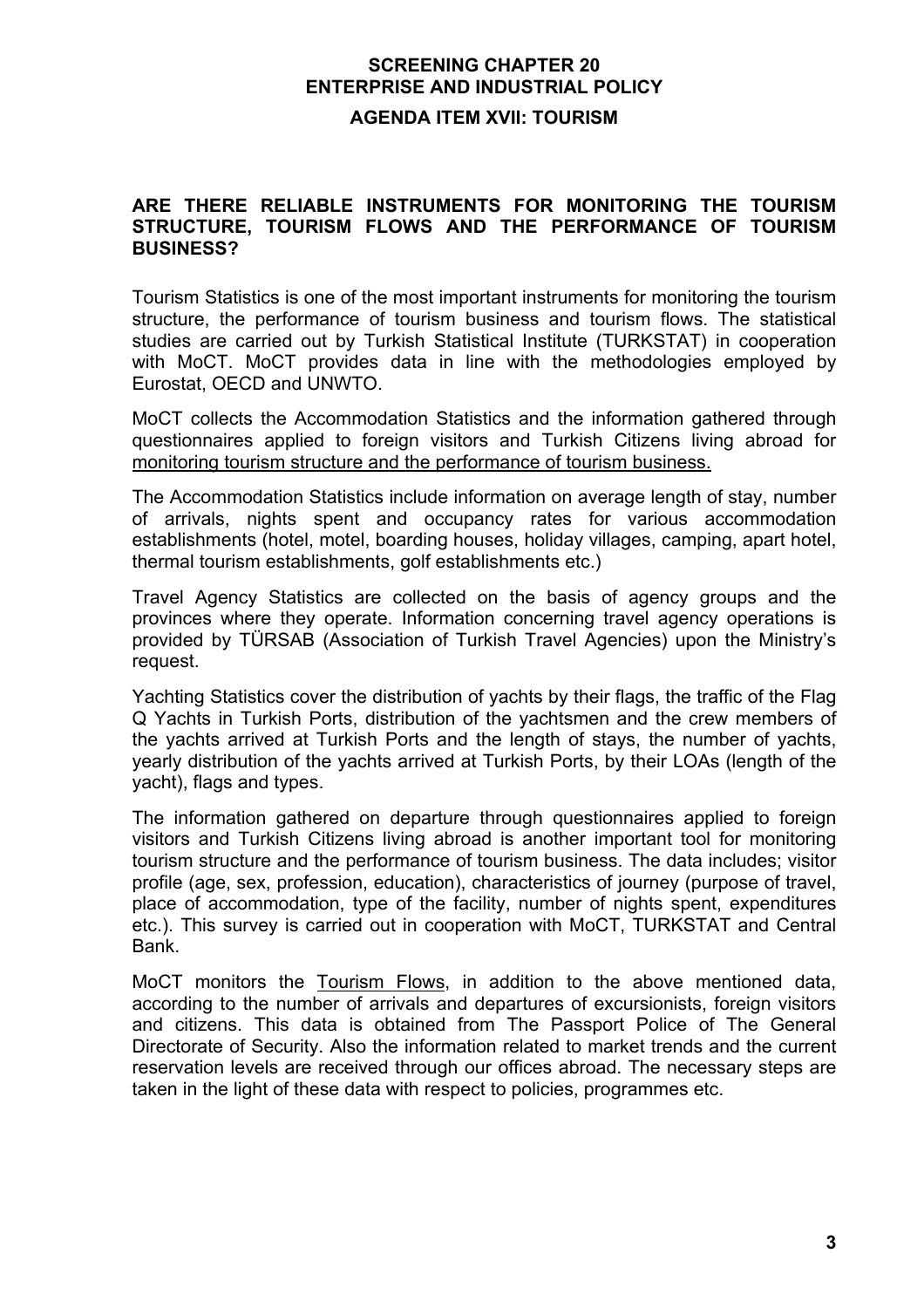#### **AGENDA ITEM XVII: TOURISM**

#### **WHAT IS THE PLACE OF TOURISM IN THE CONTEXT OF GENERAL ECONOMIC DEVELOPMENT PLANS AND IN THE REFORM OF THE ADMINISTRATIVE AND LEGAL FRAMEWORK?**

Proper consideration is given to the Tourism sector in national development plans and annual programs under a specific title. Public authorities, private sector, nongovernmental organisations and universities are participants of tourism ad-hoc Committee in the preparation of the national development plans.

These national plans are prepared within the structure of State Planning Organisation in line with the reports of ad-hoc committees. In the last  $(8<sup>th</sup>)$  five-year development plan covering the period of 2001–2005, tourism was placed under a specific title namely "Tourism and Promotion" within the Chapter 7 on "Development Objectives and Policies Related to Social and Economic Sectors". In this plan, the basic objective of tourism industry is stated as to increase the share in the world tourism revenues. The following measures were deemed necessary:

- to extend tourism season throughout the year by creating new areas of tourism based on the changing consumer preferences and to the regions with potential not yet fully explored,
- to pay maximum attention to ensure that all the investments in tourism sector are planned with an approach protecting and developing natural, historical and social environment,
- to improve the qualifications of the labour force and harmonisation with international standards at tourism enterprises.

In the  $8<sup>th</sup>$  5 Year Development Plan, under the heading of tourism, administrative and legal structure has been planned to be restructured. Reorganisation of the Ministry of Tourism has been proposed in order to adapt itself to social, cultural and technological changes.

The Ministry of Culture and Ministry of Tourism were joined by the Law No 4848 on Organisation and Duties of the Ministry of Culture and Tourism. The two Ministries were joined in order to reduce the number and size of the government institutions and to achieve efficiency and effectiveness in providing public services. Also, the idea is that the conservation of cultural and natural assets provides the base for the promotion of tourism. The basic objectives of the Law 4848 are to utilise all suitable tourism resources of the country contributing to the economy, to take necessary measures in order to enhance, market, promote and support tourism, to provide guidance to and cooperate with the related public institutions about the issues of culture and tourism, to improve the dialogue with local authorities, NGOs and private sector.

In the Annual Programme for the year 2006, the main goal is specified as to develop a structure rising the quality, aiming at the groups with high income by diversifying tourism products and the marketing strategies, protecting and making the natural resources sustainable.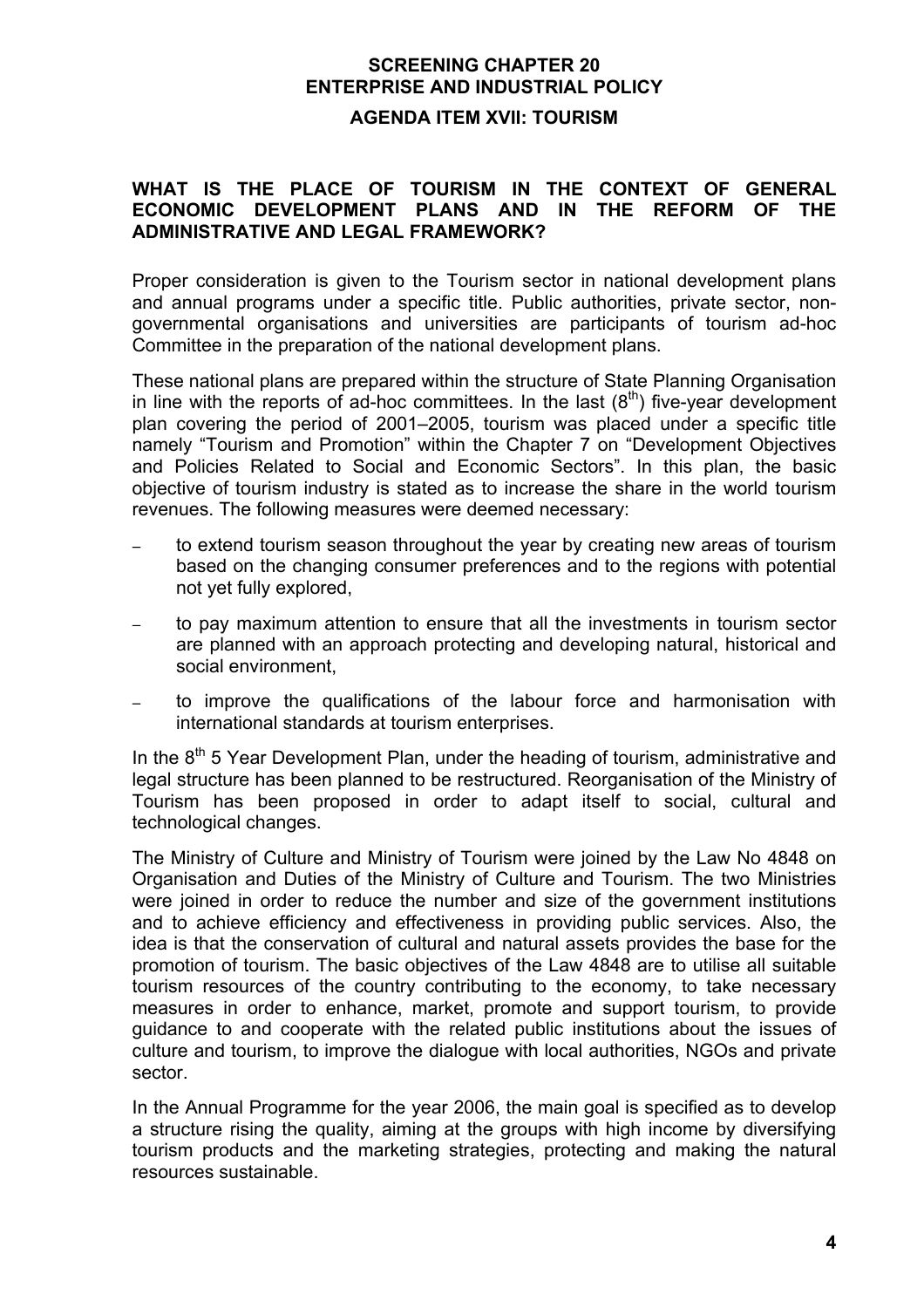# **AGENDA ITEM XVII: TOURISM**

In the 2006 Programme, tourism sector is expected to reflect dynamic characteristics of globalisation. In these programs, the aim of tourism sector is to have a structure, leading to quality improvement and attracting high income groups through product diversification and marketing strategies designed to protect and make natural and historical resources sustainable.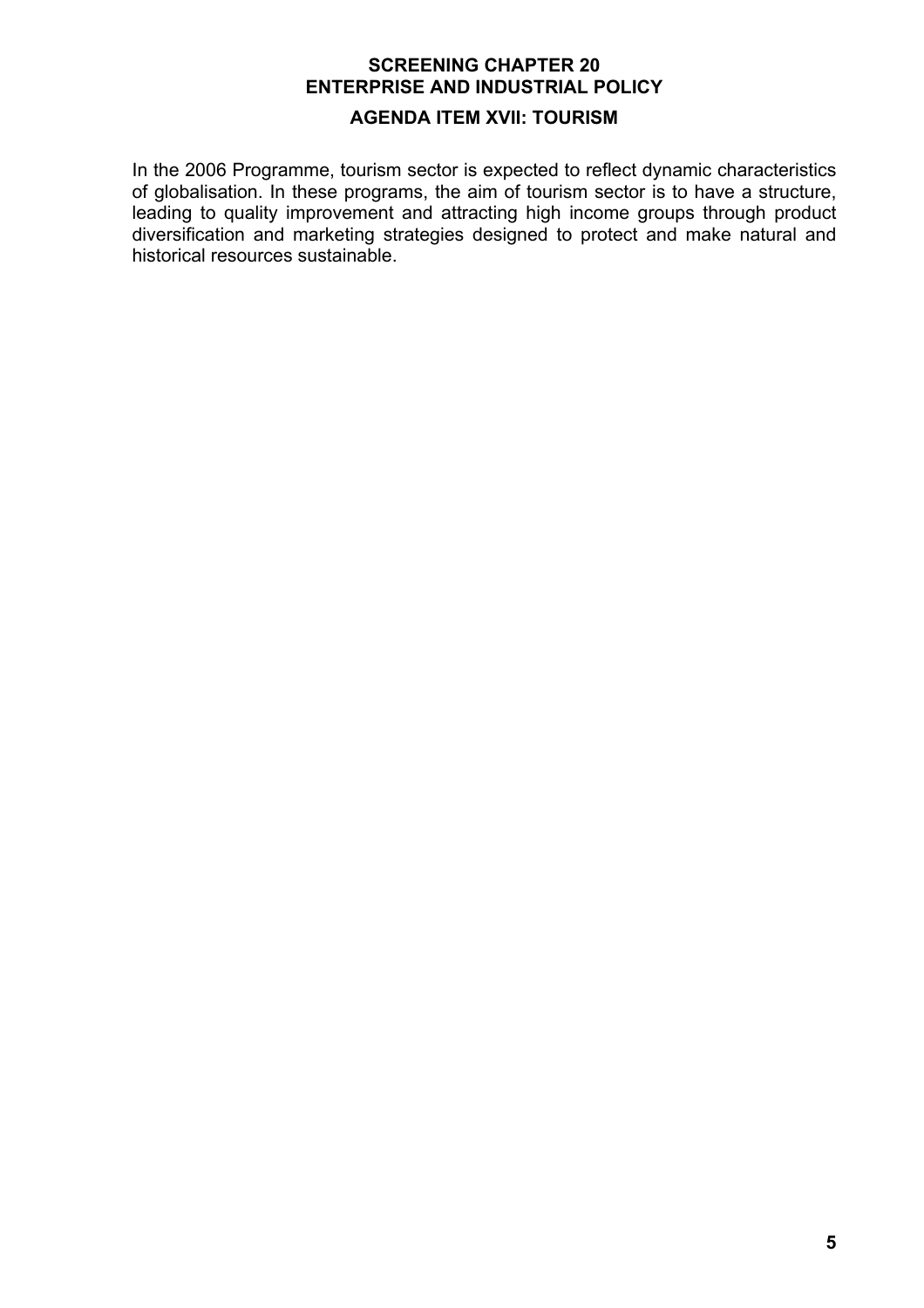### **AGENDA ITEM XX: TEXTILES AND CLOTHING INDUSTRY**

#### **WHAT IS YOUR INDUSTRIAL STRATEGY IN TEXTILES AND CLOTHING?**

Strategy regarding traditional sectors (which also includes textiles and clothing) and strategy for textiles and clothing in the  $8<sup>th</sup>$  Five Year Development Plan (2001-2005):

- Competitiveness of traditional industries will be enhanced.
- In the textile sector, special importance shall be given to design, collection type production, promotion and marketing activities, in order to gain a greater share from the world markets by protecting competitiveness, utilising idle capacities and diversification of the market in an environment where competition will further increase with the liberalisation of the world textiles and clothing trade by the year 2005. Taking into account that creating trademarks within a short time has its difficulties, it is of utmost importance to create an image of high quality Turkish goods at first.

Textile and clothing sector specific policy in the Medium Term Programme (2006- 2008):

- Appropriate measures will be taken to minimise the adverse effects of quota removal in the year 2005.

The measures in the 2006 Annual Programme regarding textiles and clothing industry:

- For improving exports with high value added products in the textile sector, new product development, marketing, design, branding and R&D activities will be encouraged. Training and education activities will be conducted for these issues.
- Participation to Euro-Med Dialogue Group,
- Application of quotas and anti-damping measures will be continued in line with WTO rules.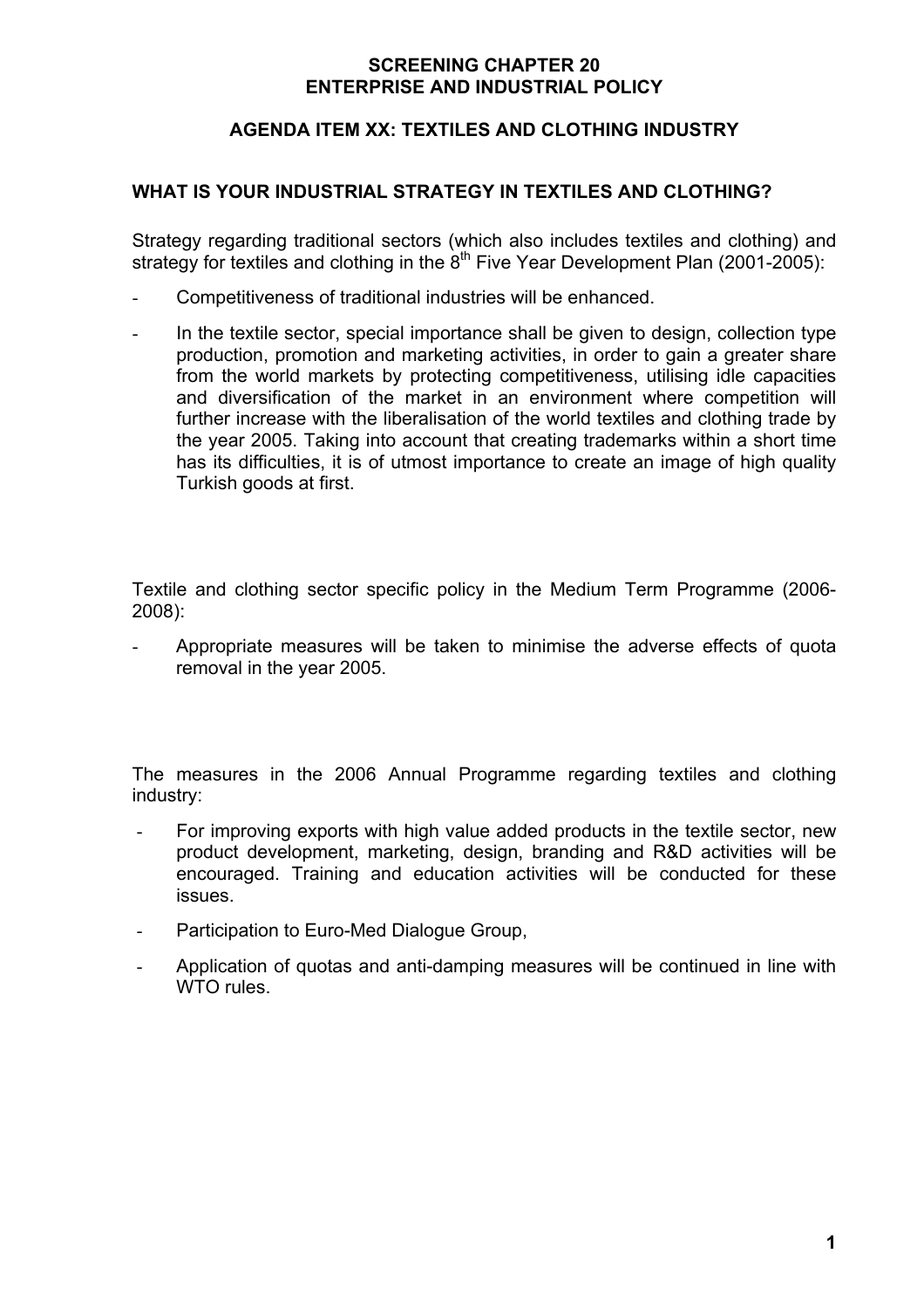#### **AGENDA ITEM XX: TEXTILES AND CLOTHING INDUSTRY**

### **WHICH POLICY INSTRUMENTS DO YOU APPLY TO STRENGTHEN THE COMPETITIVENESS OF THE SECTOR?**

- Textiles and clothing industry can benefit from public support programmes and general industrial policy measures.
- − Textiles and Clothing Industry Ad-Hoc Committee is established within the framework of the preparation activities for  $9<sup>th</sup>$  Development Plan. Committee consists of representatives from various academic, public and private institutions to make recommendations for improving the competitiveness of the sector. Committee held several meetings and the final report is still under preparation.
- Fashion and Textile Cluster Project is being implemented by Undersecretariat for Foreign Trade and ITKIB (Istanbul Textile and Apparel Exporters' Association) as the beneficiary with the aim of improving networking and competitiveness of the SMEs active in the textiles and clothing sector. Project has started at the beginning of 2005 and will be completed in 2007. 11,5 million Euro of 13 million Euro total budget is financed by the EU.
- Safeguard measures were taken to minimise the adverse effects of the surging imports from China at the domestic market (Official Gazette: 31 December 2004, No: 25687). 42 categories of textiles and clothing products were subject to quota for the year 2005 (Official Gazette: 9 January 2005, No: 25695). Quotas are also still applied to some non-WTO countries. For the year 2006, the quota category number is increased to 44 (Official Gazette: 17 December 2005, No: 26026).
- There are also some other projects implemented by Small and Medium Industry Development Organisation (KOSGEB) with specific focus on textiles and clothing industry supported by the EU. These projects are; "Vocational Training for Clothing Industry", "Fashion Net", "Fashion to Future", and "Environmental Standards for the Textile Industry".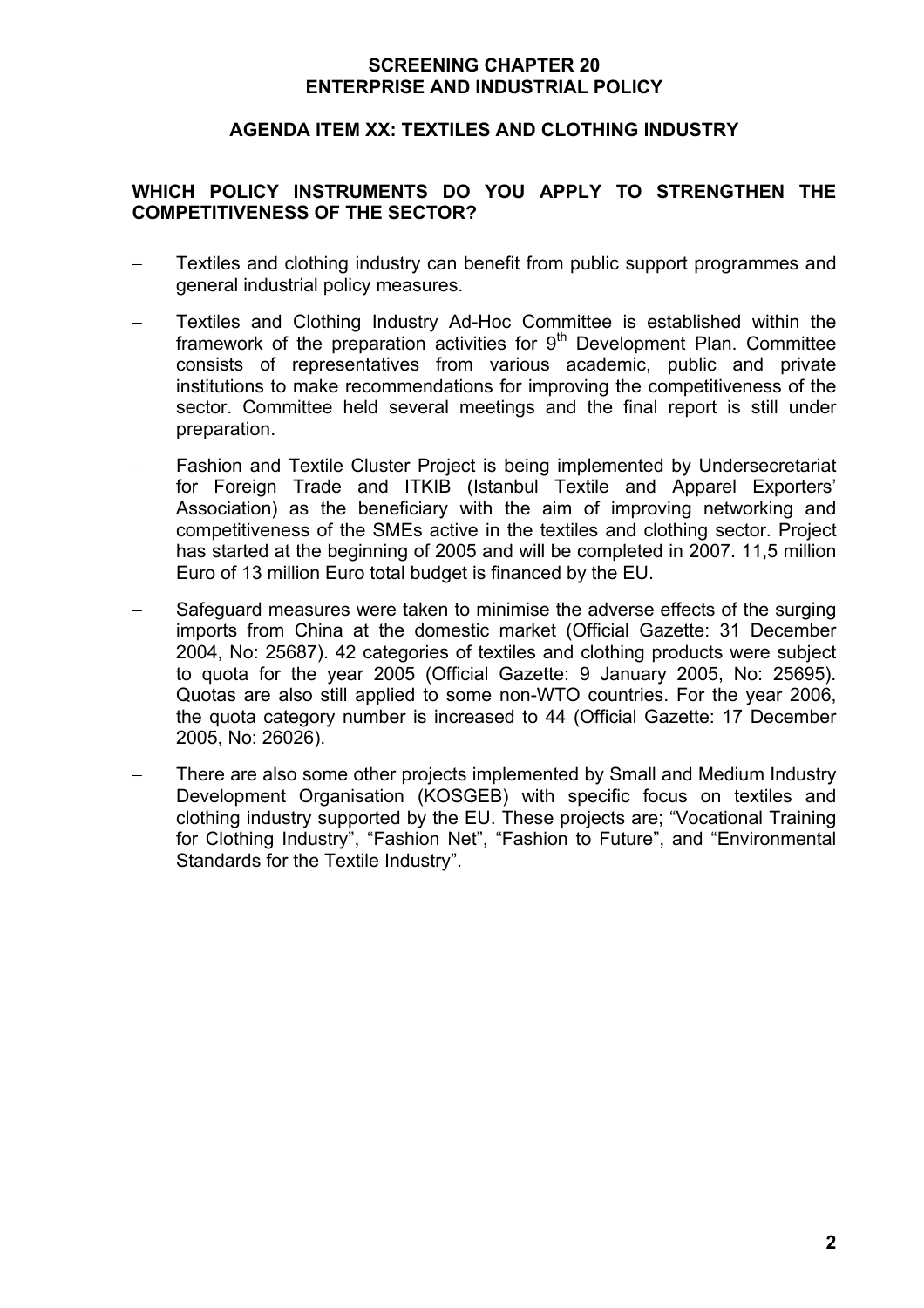#### **AGENDA ITEM XXI: FOREST INDUSTRY**

#### **DO YOU HAVE LEGISLATION CONCERNING FORESTRY AND ITS INDUSTRIAL SECTORS IN DIFFERENT FIELDS SUCH AS WOOD PROCUREMENT CONDITIONS, MANDATORY STANDARDS, TRADE CONSTRAINTS, ETC.?**

Forest resources and lands are protected, managed and utilised according to the rules, principles and guidelines set by the forest legislation which comprises a number of laws, regulations, by-laws, communiqués and circulars.

Article 169 and Article 170, in the Turkish Constitution, deal directly with the overall framework of the management and development of forestry issues.

Article 169 states that forest boundaries shall not be a subject to restricting and shifting to any land use purposes other than forest and state forests shall be managed and utilised by the State so as to meet public demands in today and in the future. Additionally, the article states that offences committed to intention of any kind of damage to forests such as burning, destroying or reducing forest areas and also political propaganda leading such actions shall not be included within the scope of amnesties or pardons on other occasions.

The necessity of effective co-operation between State and the inhabitants of forest villages is enforced by the Article 170. It indicates that suitable measures shall be introduced by a Law in terms of surveillance and utilisation, for the purpose of improvement of the living conditions of forest villages.

The Forest Law No 6831 constitutes the backbone of forest legislation.

For further encouraging and supporting of local communities, involvement of private sector and public institutions and agencies in afforestation and erosion control activities in forests, other public lands and private lands, as well as for proving sustainable revenues to the Afforestation Fund, the National Afforestation and Erosion Control Mobilisation Law No 4122 was enacted in 1995.

The National Parks Law No 2873 came into force in 1983, sets principles and guidelines for designation, establishment, planning, management and conservation of national parks and other protected areas (nature parks, natural monuments, nature reserves, wildlife reserves), being implemented by the Ministry of Environment and Forestry (MoEF).

The Land Hunting Law No 4915, the Law on Development of Forest Villagers No 2924 are the other major laws that put forward the general outlines of the subject specific forestry aspects.

Organisation laws of MoEF and General Directorate of Forestry (GDF) (No 4856 and 3234 respectively) deal with the responsibilities, duties and organisational matters.

There are more than 17 laws indirectly involve forestry related issues.

Under the forest laws, various regulations, by-laws, communiqués and circulars are prepared and implemented by MoEF and GDF, providing detailed principles and guidelines for the implementation of different forestry programmes and activities.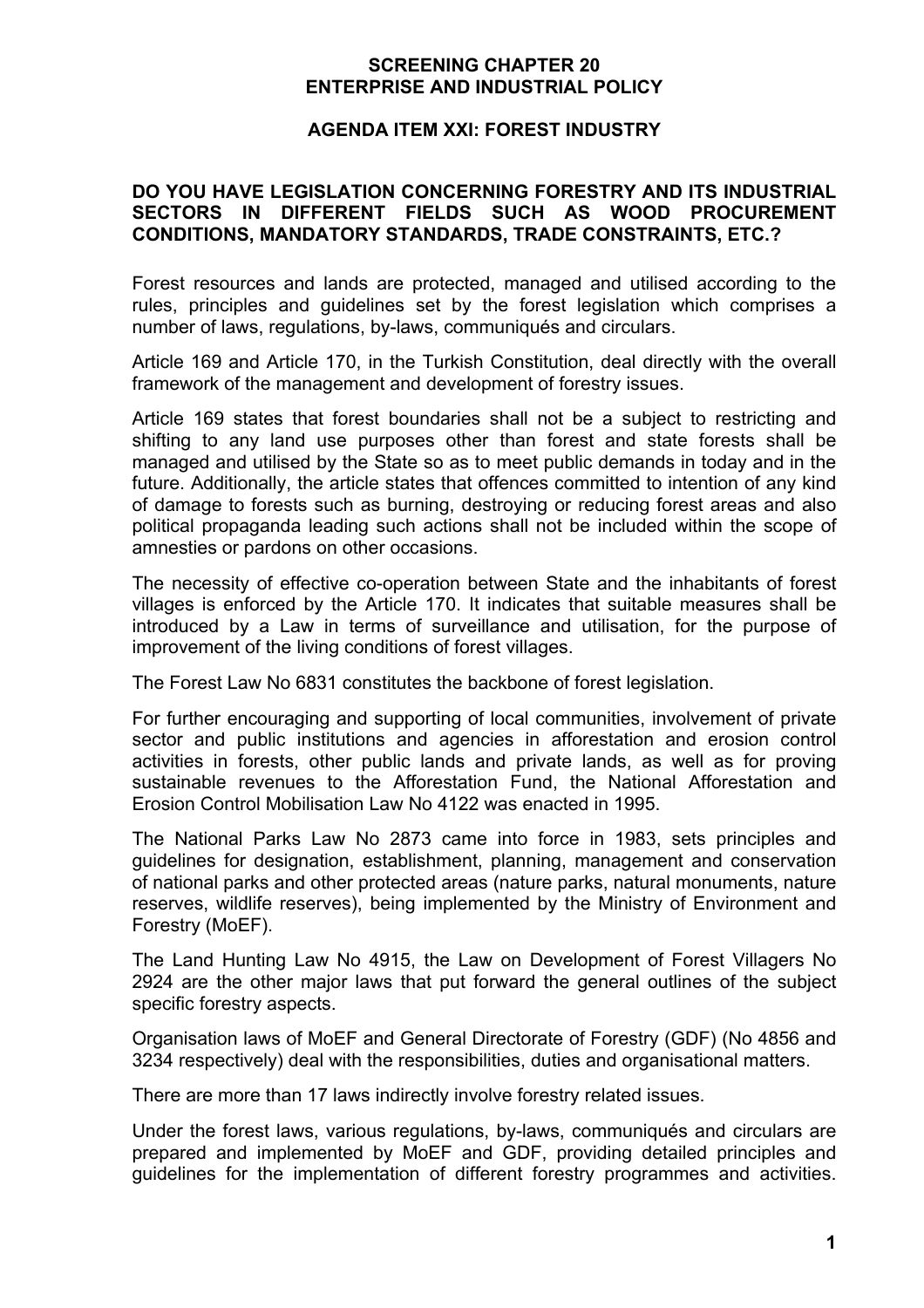#### **AGENDA ITEM XXI: FOREST INDUSTRY**

Amongst the important regulations are the Forest Management Planing Regulation, Revolving Capital Budget Regulation, Forest Cadastre Regulation, Forest Villages Development Regulation, Afforestation Fund Regulation, National Parks Fund Regulation, The Regulation about Duties and Working for Central and Field Organisation of MoEF and GDF, etc.

Wood procurement conditions are also based on the legislation implemented by GDF.

## **DO YOU HAVE STUDIES OR POLICY GUIDELINES BY SECTOR ON THE ECONOMIC AND JURIDICAL STRUCTURE OF FORESTRY AND ITS SECTORS?**

All of the sector policies have been articulated in Development Plans in Turkey. These plans give general framework policies, strategies and targets for forestry and its sectors as well as other sectors.

Forestry policies in these plans have traditionally been protection of forest areas, sustainable provision of industrial and fuel wood to meet the domestic demand, provision of non-wood products, afforestation, rehabilitation and reclamation of degraded forest areas, range improvement, erosion control, establishing green-belts, establishing and expanding national parks and protected areas, protecting wild-life, providing social services such as recreation, hunting, eco-tourism etc. and also contributing to the rural economy to decrease their pressure on forests.

8<sup>th</sup> Five Year Development Plan highlights ecosystem approach for forestry under five principles which are:

- − Sustainability,
- − Multi-use,
- − Participation,
- − Protection of biodiversity,
- − Contribution to the development and stabilisation of community.
- − The elements of forestry policy, within this frame, listed as follows :
- − Protecting of forest areas and their integrity.
- − Protecting of biodiversity and expanding the protected areas.
- − Developing and updating forest management plans based on the Sustainable Forest Management and varying public demand and the capacity of the forests.
- Reforestation for environmental, economic and social purposes; rehabilitation of degraded forests; and consideration of benefits of local communities in these activities.
- − Increasing institutional capacities to combat against biotic and abiotic harmful agents.
- Training of forest workers and provision and development of ergonomic work conditions.
- Strengthening research in environmental and socio-economic issues.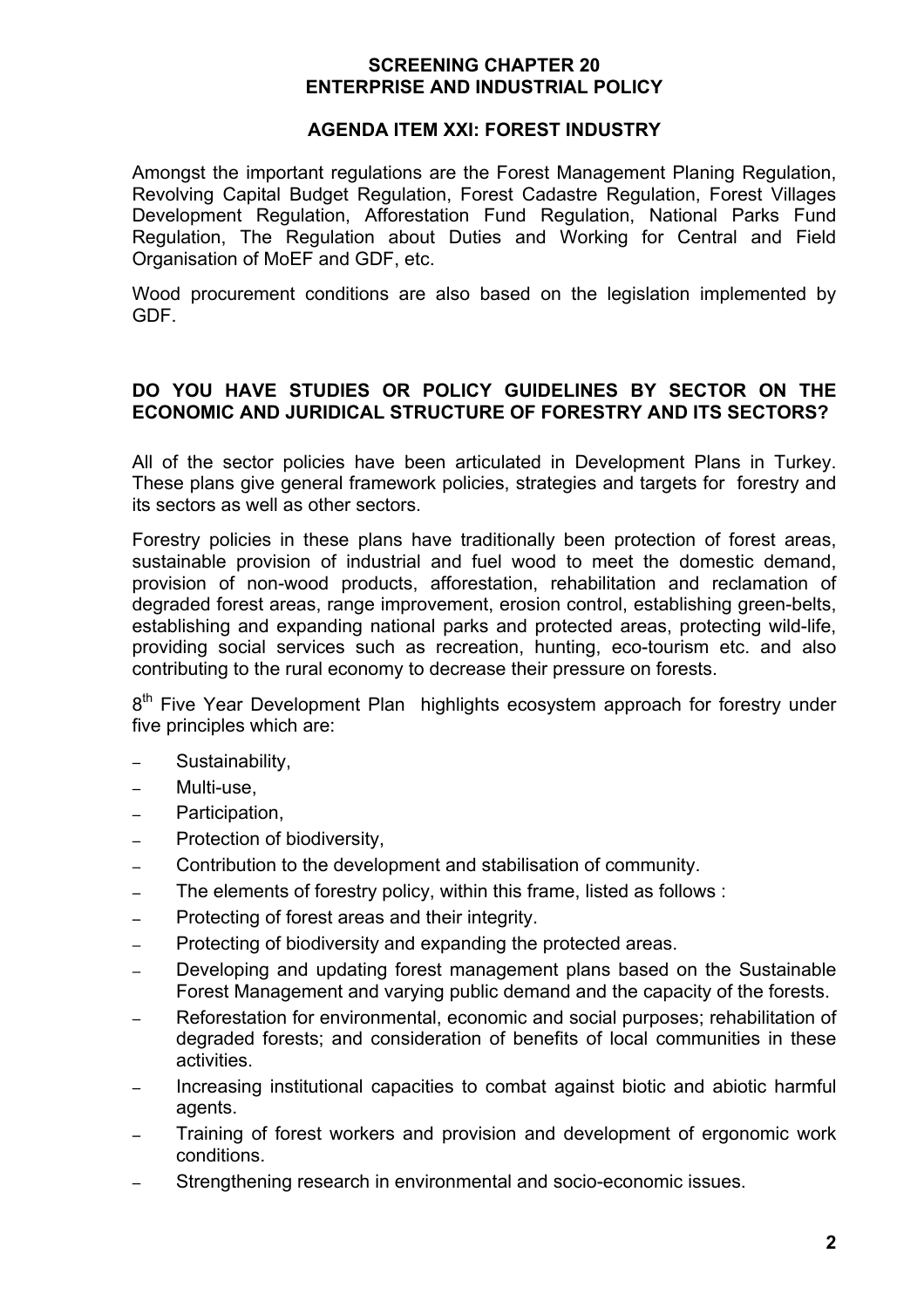## **AGENDA ITEM XXI: FOREST INDUSTRY**

- Strengthening cooperation between forestry and civil society organisations.
- − Adapting to EU, working toward establishing certification and green labelling.

Turkish "National Forest Programme" has been developed with the involvement of all interested parties including forest villagers, non-governmental organisations (NGOs), academicians, sector representatives, other related governmental agencies etc. At all stages of the development process of the programme, participation of all stakeholders has been ensured and their views and proposals incorporated into the final report.

The programme undertakes a review of the current situation of Turkish Forestry. According to the programme, the main policy for promoting sustainable forest management is multi-purpose forest management under ecosystem approach.

National Forest Programme contains 31 policies, 57 strategies and 146 proposals for action. 40 proposals for action were identified as long-term proposals (2004-2023) and the remaining as short-term (2004-2009) proposals.

Considering the ongoing globalisation, acknowledging also the opportunities and concerns related to it, and within the frame of the Development Plan and the National Forestry Program, the main objectives and goals can be outlined as follows:

- Solution of the ownership conflicts of Turkish Forestry
- − Conservation and wise management of biological diversity in forested lands
- − Resilient and sustainable production of wood and non-wood products
- − Competitive and strong forestry industry
- Sustaining and developing the contribution of forests to rural communities
- − More wide use of social functions of forests
- Improved information on, and awareness of, forestry issues
- − Participatory and transparent forest management planning system
- − Improved cross sectoral relations
- − Sustainable Forest Management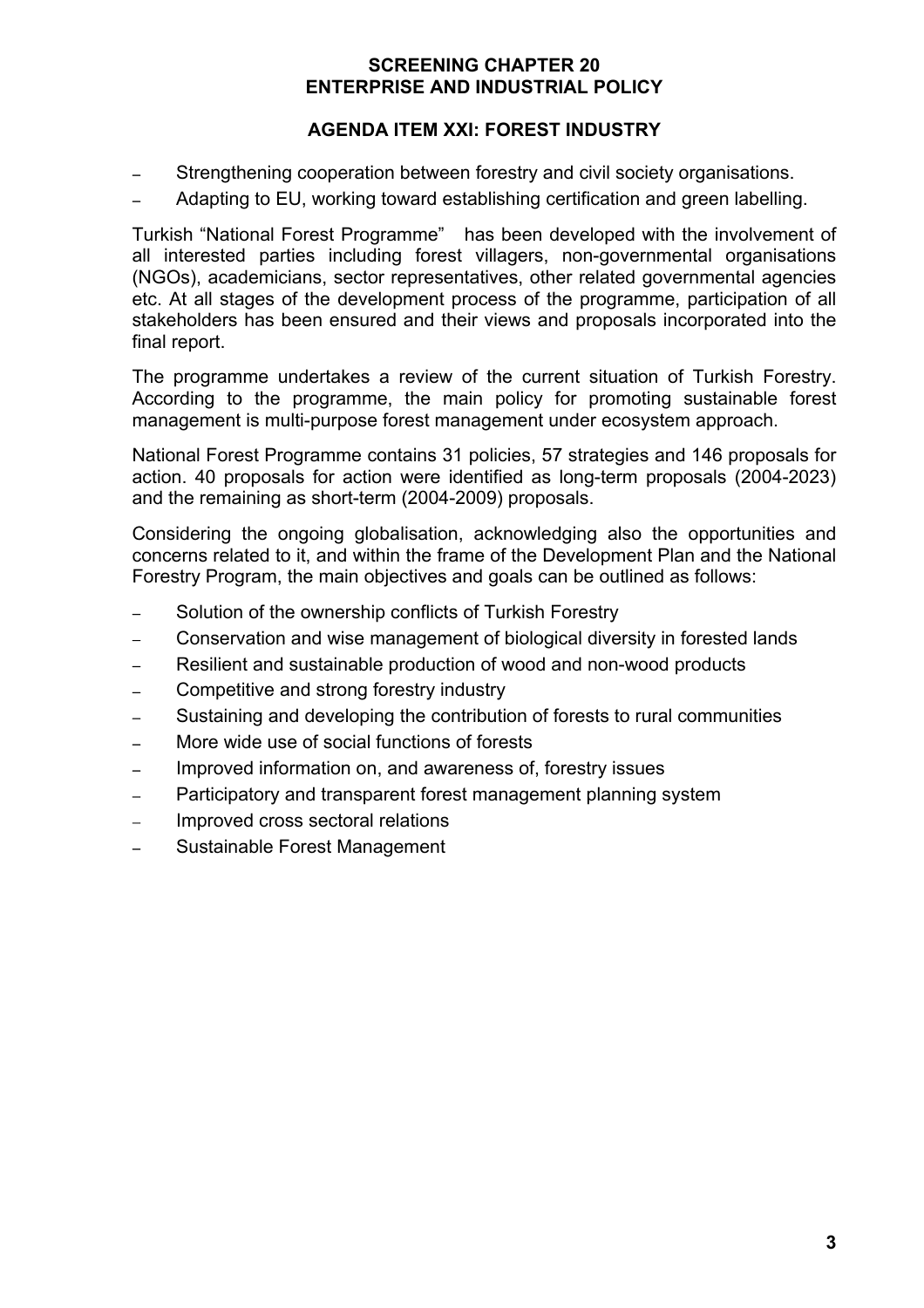#### **AGENDA ITEM XXI: FOREST INDUSTRY**

#### **WHO ARE THE MAIN ADDRESSES OF PUBLIC AND PRIVATE INSTITUTIONS OR BODIES RELATED TO DIFFERENT SECTORS SUCH AS MINISTRIES, PRODUCERS ASSOCIATIONS, SECTOR TRADE UNIONS, RESEARCH INSTITUTES, EXPORTERS ASSOCIATIONS, ETC.?**

#### *Public Sector*

Ministry of Environment and Forestry (MoEF) is primarily responsible for the forestry activities over the country. It is the unique organisation responsible for conservation, management and sustainable development of all forest resources in conjunction with legal norms, management plans and the development goals.

Ministry of Industry and Trade is responsible for domestic market related issues and coordination of Organised Industrial Zones and Small Industrial Estates where forestbased industry related firms operate.

MoEF carries out its responsibilities through central and provincial organisations. The organisation structure is composed of headquarters and General Directorates at the central level and regionally founded subject-basis field units.

GDF is responsible for the overall economic management (protection, production, transportation, storage and marketing) of the forests.

GDF has 10 departments and 49 divisions in its central organisation and 27 regional directorates, 217 forest districts, 1309 chief offices (sub-district office) in the provisional organisation.

The General Directorate of Afforestation and Erosion Control has the primary responsibility for afforestation of all classes of land, particularly eroded and degraded forest areas, and including sand dunes, urban green belts, eroded gullies and shelterbelts.

The General Directorate of Village and Forest Relations was established with the aim of reducing the conflicts between forestry sector and forest villages by assisting them through credits, loans facilities for income generating and small-scale enterprises. The ultimate function of the General Directorate's activities are to increase the life standards of forest villages and so as to reduce forest-dependence and pressure on the state forests.

The General Directorate of Nature Protection and National Parks is responsible for establishment, planning and management of national parks and other protected areas with the aim of creating an awareness of the natural and cultural environment and of conservation on the country's biodiversity, and providing facilities for entertainment, education and science, relaxation in a natural environment.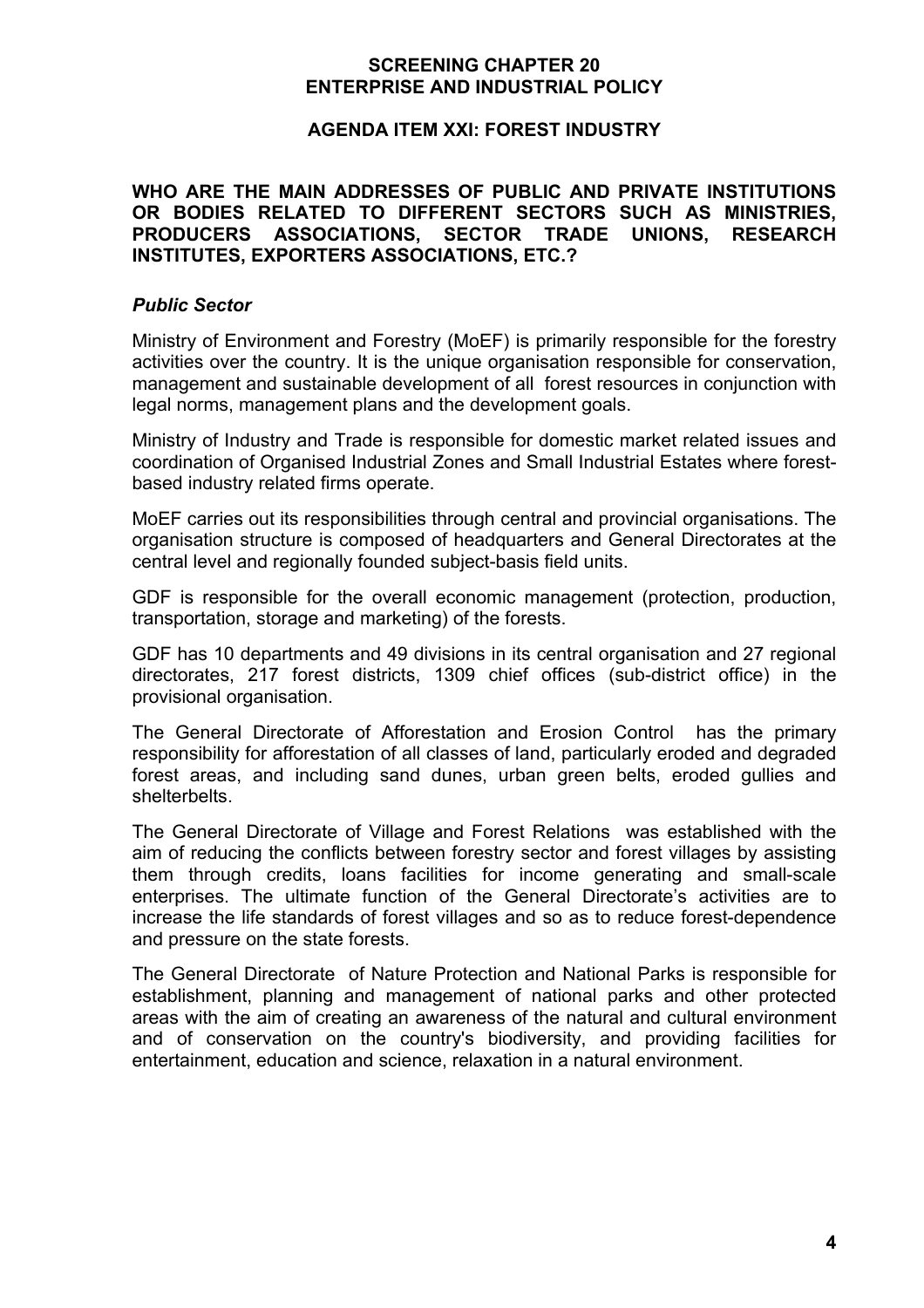#### **AGENDA ITEM XXI: FOREST INDUSTRY**

### *Research Institutions / Faculties*

Research studies on forestry have been carried out by the research directorates of MoEF, forest faculties, other universities and NGOs. There are 11 Research Institutions under MEF at present, 8 of them are regional (Central Anatolia, Eastern Black Sea, Western Black Sea, Aegean, Western Mediterranean, Eastern Mediterranean, Eastern Anatolia, South Eastern Anatolia Forestry Research Directorates), while 3 are Subject Research Directorates which serve all over the country (Poplar and Fast growing Forest Trees Research Directorate, Forest Soil and Ecology Research Directorate and Research Institute for Forest Trees and Seeds Improvement).

These forestry research activities have been coordinated by Research and Development Department of MoEF.

There are 9 Faculties of Forestry. The specialisation fields are forest engineering, forest industry engineering and landscape engineering. Post graduate studies are carried out under many different programmes.

## *Private Owners And Industry Associations & NGOs*

- Turkish Pulp and Paper Industry Foundation
- Turkish Corrugated Board Industrialists' Association
- Packaging Manufacturers Association
- Chipboard Industrialists' Association
- Paper-carton Packaging Manufacturers Association
- Forest-based Products Manufacturers, Importers and Exporters Associations
- Furniture Industrialists' Association
- Office Furnitures Industry and Businessmen's Asssociation
- Association of Wooden Kitchen and Bathroom Furniture Manufacturer's and **Importers**
- The Wood Products Employers' Association of Turkey
- The Cellulose, Paper and Paper Products Industry Employers' Association of **Turkey**
- Turkish Timber Association
- Central Union of Turkish Forestry Cooperatives (ORKOOP)
- Turkish Association for the Conservation of Nature (TTKD)
- Development Foundation of Turkey (TKV)
- Turkish Foundation for Combating Soil Erosion, for Reforestation and the Protection of Natural Habitats (TEMA)
- Environment Foundation of Turkey (TCV)
- Chamber of Forest Engineers (TMMOB-OMO)
- The Foresters' Association of Turkey (TOD)
- Nature Life Protection Foundation-Turkey (WWF-Turkey)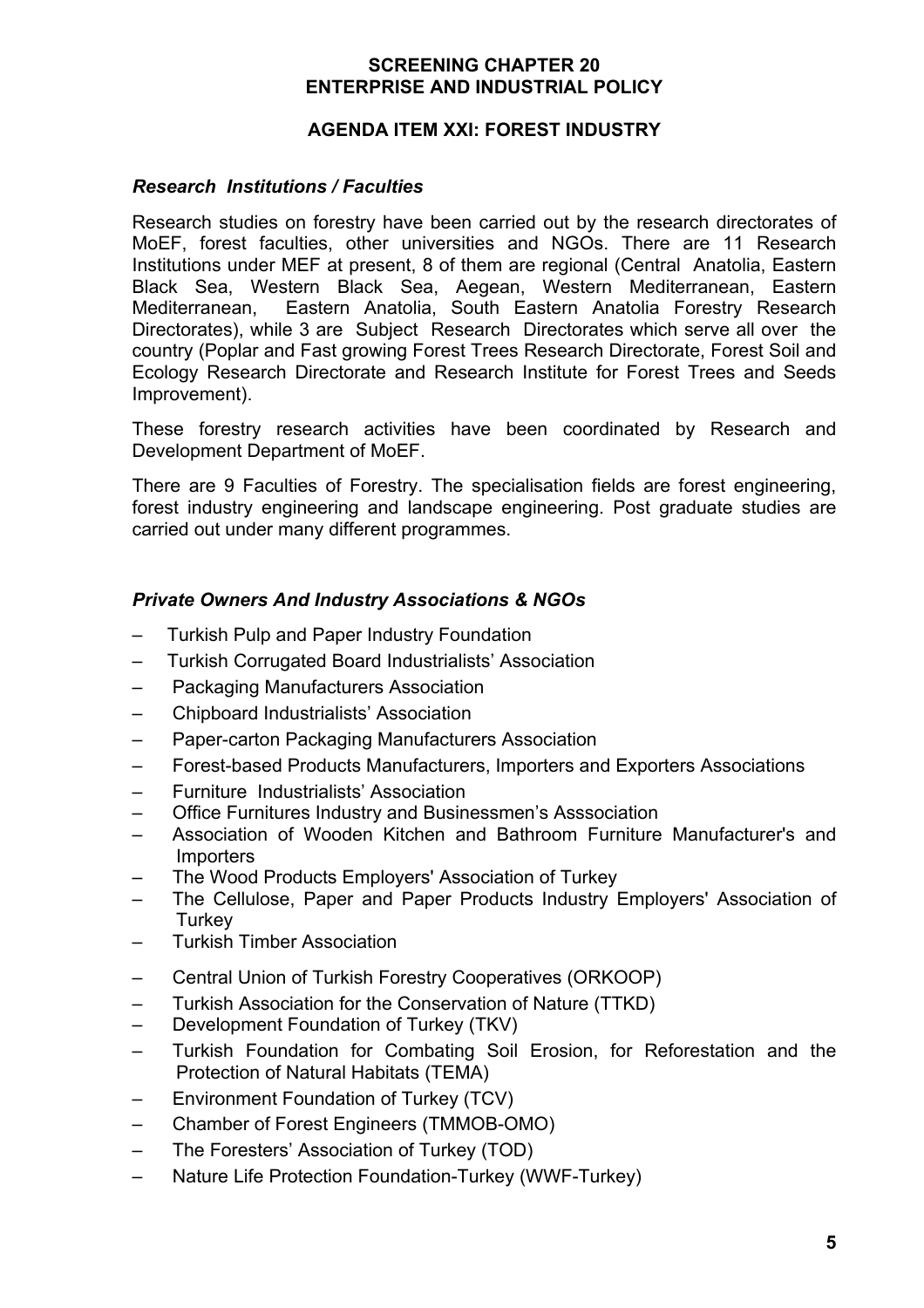## **AGENDA ITEM XXI: FOREST INDUSTRY**

– Turkish Federation of Woodworkers

They play an effective role in the management of forest related policies and market issues.

NGO's are strengthening their positions and taking role in almost all forestry event.

Their basic objectives are:

- Promotion of public awareness on the conservation of wildlife and other natural resources by training, publications, campaigns, etc.
- − Combating erosion, reforestation, project implementation on relevant fields, etc.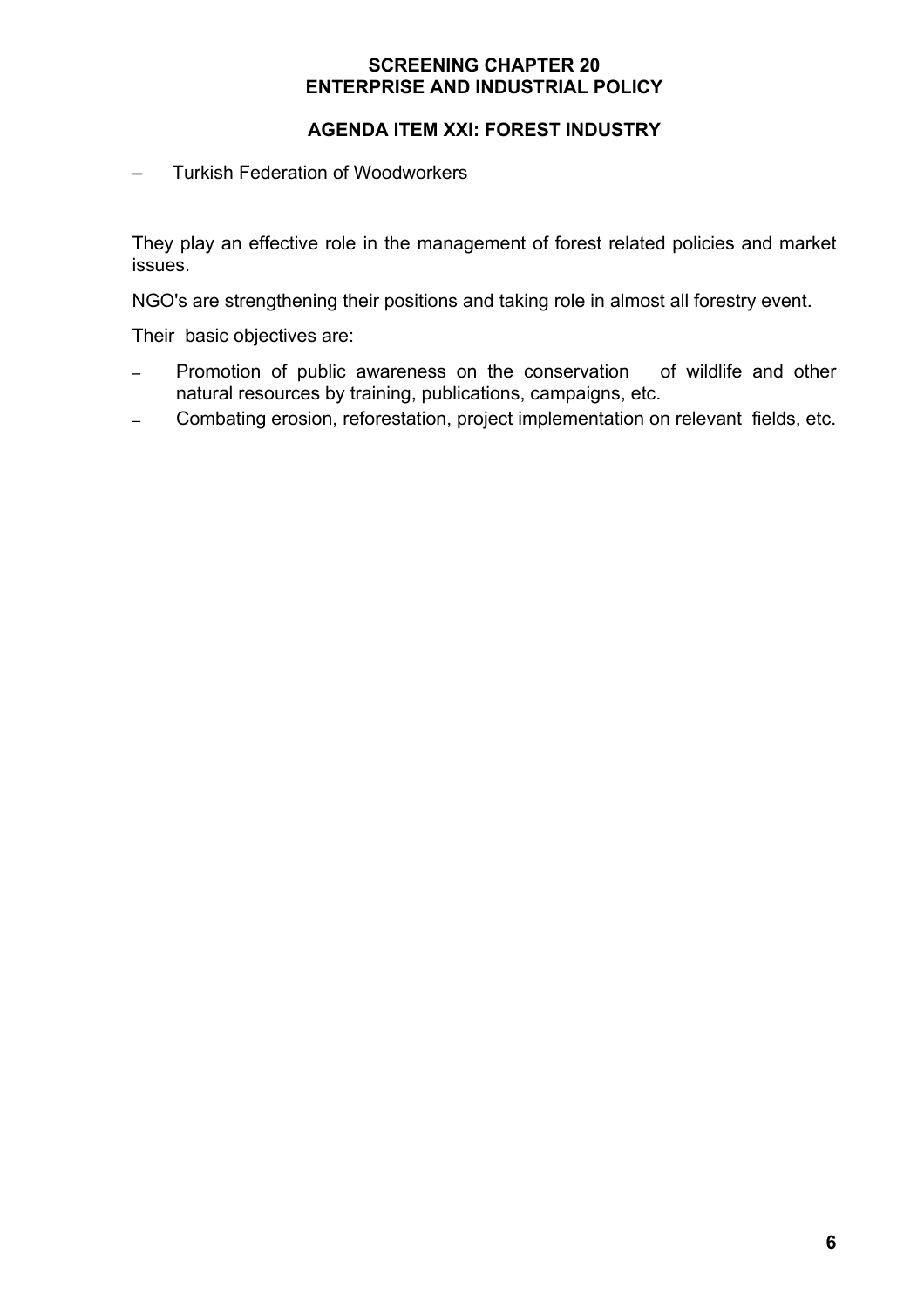## **AGENDA ITEM XXI: FOREST INDUSTRY**

#### **COULD YOU PROVIDE US WITH STATISTICAL DATA BY SUB-SECTOR, SUCH AS NUMBER OF COMPANIES BY SIZE, PRODUCTION/TURNOVER, NUMBER OF EMPLOYEES, TRADE, ETC.**

### **Turkey's Forests;**

- − Cover about 27% of total land area
- − Generally located on mountainous areas
- − Generally semi-natural with high biodiversity value
- More than 9,000 plant species of which 3,000 are endemic
- Almost half of the forested land is degraded and unproductive
- − Ownership of over 99% of the forests belongs to the state
- Forested areas are not evenly distributed and some parts of the country are totally poor of forest resources.
- About 15% of Turkey's population lives in forest or forest-neighbouring villages where forest resources make a vital contribution livelihood of local communities whose daily life are highly dependent on these resources.

#### **Forest Resources**

| Total Area       | 21.2 million of ha  |
|------------------|---------------------|
| Total Volume     | 1.3 billion of $m3$ |
| Annual Increment | 36 million of $m3$  |

Source: MoEF, GDF

#### *Round Wood Production and Consumption*

|                                       |             | 2003    | 2004   | 2005    |
|---------------------------------------|-------------|---------|--------|---------|
| Industrial                            | Production  | 10 620  | 11 496 | 10 800  |
| Wood                                  | Consumption | 11 780  | 13 000 | 12800   |
| $(1000 \; \text{m}^3)$                | Import      | 1 060   | 1750   | 2 0 0 0 |
| <b>Fuel Wood</b><br>(1000 str)        | Production  | 9 7 1 6 | 9900   | 9800    |
| $\sim$ $\sim$<br>$\sim$ $\sim$ $\sim$ |             |         |        |         |

Source: GDF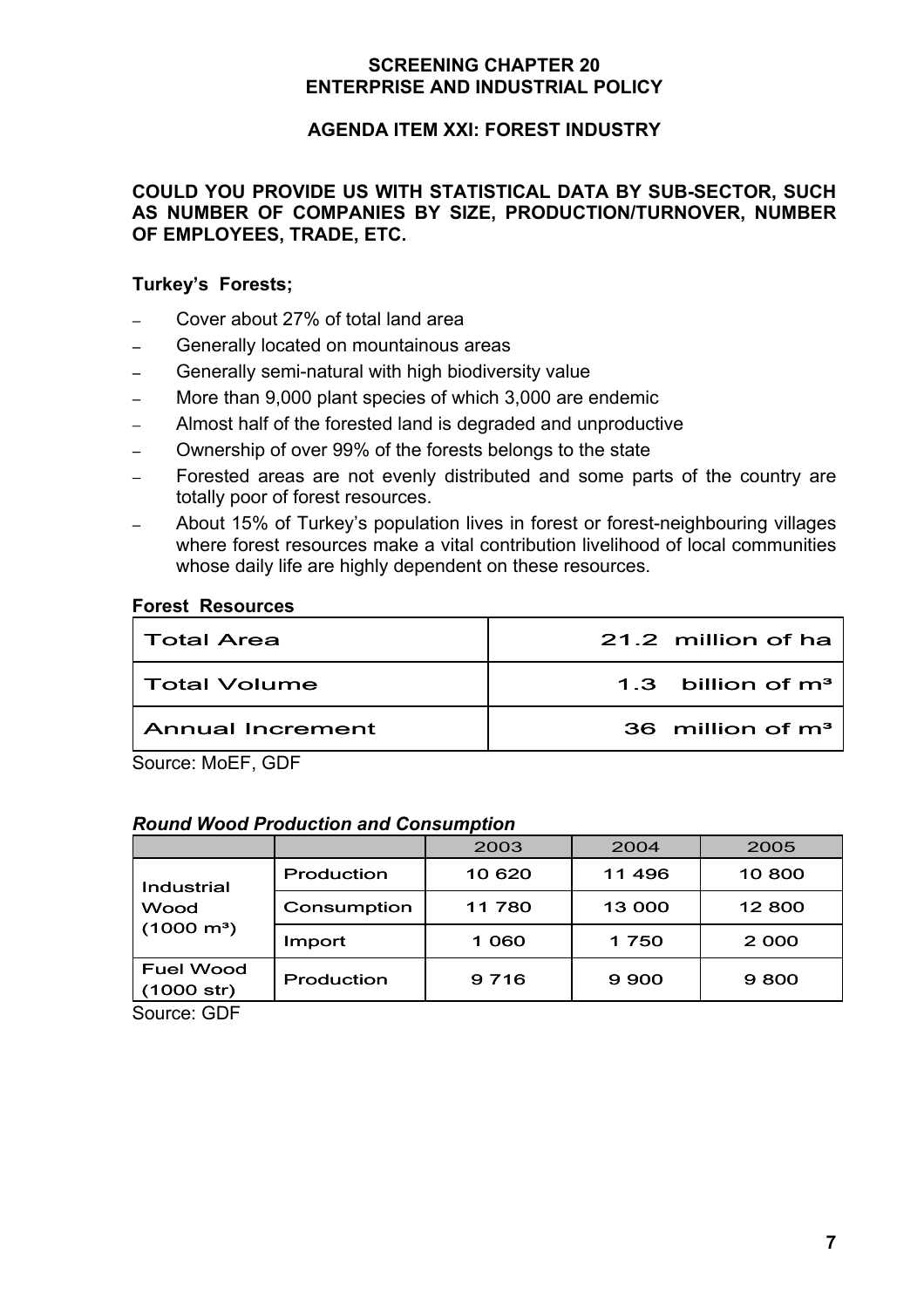# **AGENDA ITEM XXI: FOREST INDUSTRY**

#### *Number of Establishments and Employees*

| 2002                           | Number of<br><b>Establishments</b> | Number of Employees |
|--------------------------------|------------------------------------|---------------------|
| <b>Woodworking Industry</b>    | 29 055                             | 79 958              |
| Pulp and Paper Industry        | 2 1 2 7                            | 35 7 24             |
| <b>Printing and Publishing</b> | 9428                               | 45 240              |
| <b>Furniture</b>               | 29 530                             | 93 847              |

Source: TURKSTAT (NACE1.1)

Wood processing industries mainly composed of small enterprises, although there are a few integrated medium scale enterprises.

With minor exception, all wood industries belong to private sector. The state-owned wood industry plants and enterprises, including pulp and paper industries, have been privatised since 1993.

## **Production Values and Shares in Manufacturing**

| 2005                           | <b>Production Value*</b><br>(million $\epsilon$ ) | Share in Total<br>Manufacturing Industry<br>(% ) |
|--------------------------------|---------------------------------------------------|--------------------------------------------------|
| Woodworking Industry           | 1 283.2                                           | 1.1                                              |
| Pulp and Paper Industry        | 2 0 63.7                                          | 1.8                                              |
| <b>Printing and Publishing</b> | 795.7                                             | 0.7                                              |
| Furniture                      | 1 3 1 2 . 2                                       | 1.2                                              |
| TOTAL                          | 5454.8                                            | 4.8                                              |

Source: TURKSTAT (ISIC Rev.3)

*\* Based on Quarterly Industrial Production Surveys which are applied on large scale manufacturing industry establishments.* 

#### *Export*

| million $\epsilon$         | 2003  | 2004  | 2005  |
|----------------------------|-------|-------|-------|
| Woodworking<br>Industry    | 129.2 | 163.7 | 198.9 |
| Pulp and Paper<br>Industry | 324.3 | 368.0 | 449.7 |
| Printing and<br>Publishing | 58.8  | 66.1  | 85.3  |
| <b>Furniture</b>           | 381.8 | 467.1 | 543.4 |

Source: TURKSTAT (ISIC Rev.3)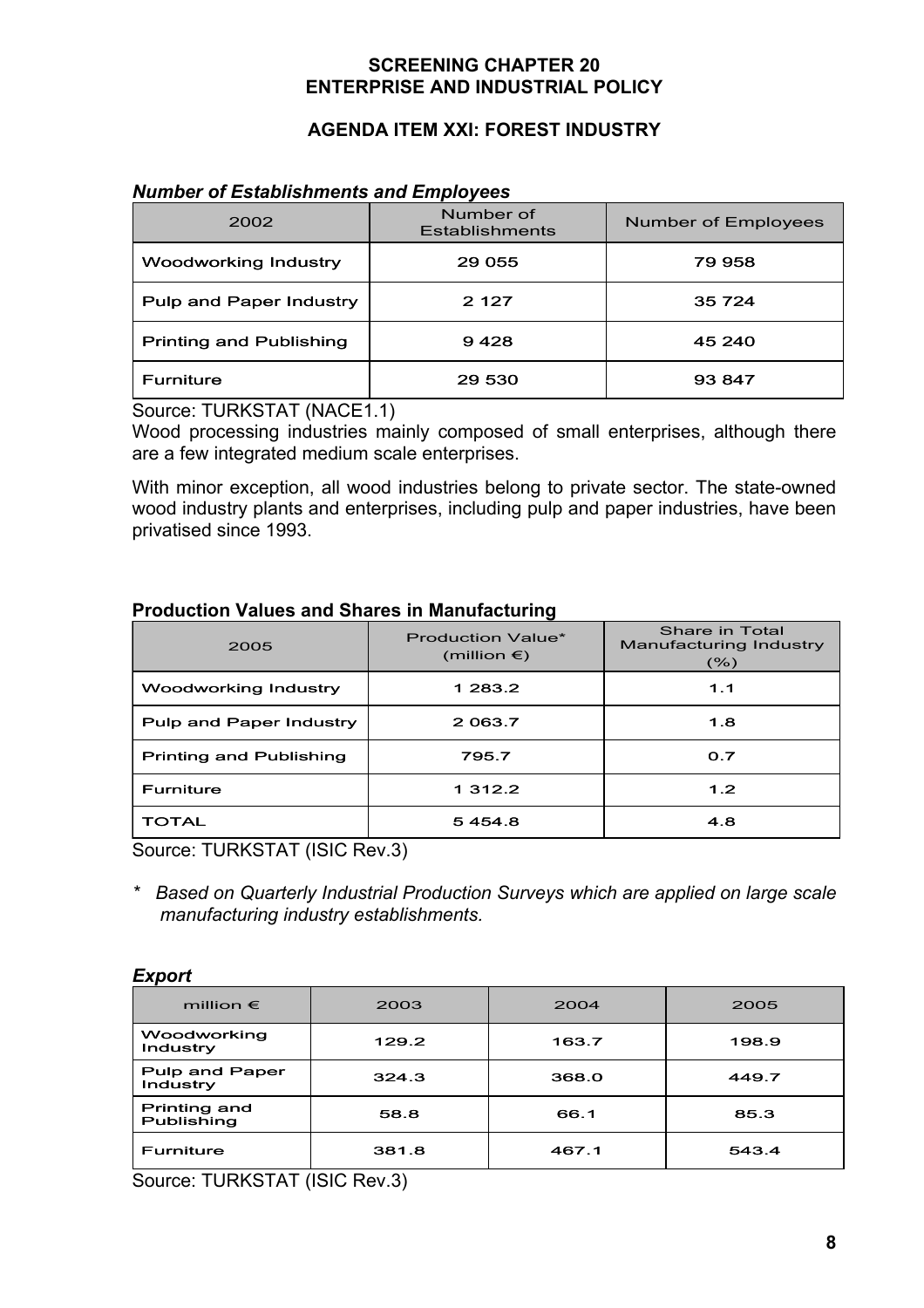# **AGENDA ITEM XXI: FOREST INDUSTRY**

#### **Import**

| million $\epsilon$         | 2003    | 2004    | 2005    |
|----------------------------|---------|---------|---------|
| Woodworking<br>Industry    | 212.1   | 322.2   | 471.9   |
| Pulp and Paper<br>Industry | 1 164.7 | 1 378.7 | 1 607.7 |
| Printing and<br>Publishing | 221.6   | 226.1   | 324.0   |
| <b>Furniture</b>           | 145.9   | 219.5   | 279.1   |

Source: TURKSTAT (ISIC Rev.3)

## **Shares of Export**

| 2005                       | In Total Export<br>$(\% )$ | EU(15)<br>(% ) | EU (25)<br>(%) |
|----------------------------|----------------------------|----------------|----------------|
| Woodworking<br>Industry    | 0.34                       | 12.7           | 13.4           |
| Pulp and Paper<br>Industry | 0.76                       | 16.3           | 17.7           |
| Printing and<br>Publishing | 0.14                       | 39.7           | 41.4           |
| <b>Furniture</b>           | 0.92                       | 48.8           | 50.7           |

Source: TURKSTAT (ISIC Rev.3)

# **Shares of Import**

| 2005                                     | In Total Import<br>(9) | EU (15)<br>(9/2) | EU (25)<br>(9/2) |
|------------------------------------------|------------------------|------------------|------------------|
| Woodworking<br>Industry                  | 0.51                   | 37.6             | 40.8             |
| <b>Pulp and Paper</b><br>Industry        | 1.72                   | 60.9             | 63.3             |
| <b>Printing and</b><br><b>Publishing</b> | 0.35                   | 74.9             | 75.6             |
| <b>Furniture</b>                         | 0.29                   | 59.5             | 66.6             |

Source: TURKSTAT (ISIC Rev.3)